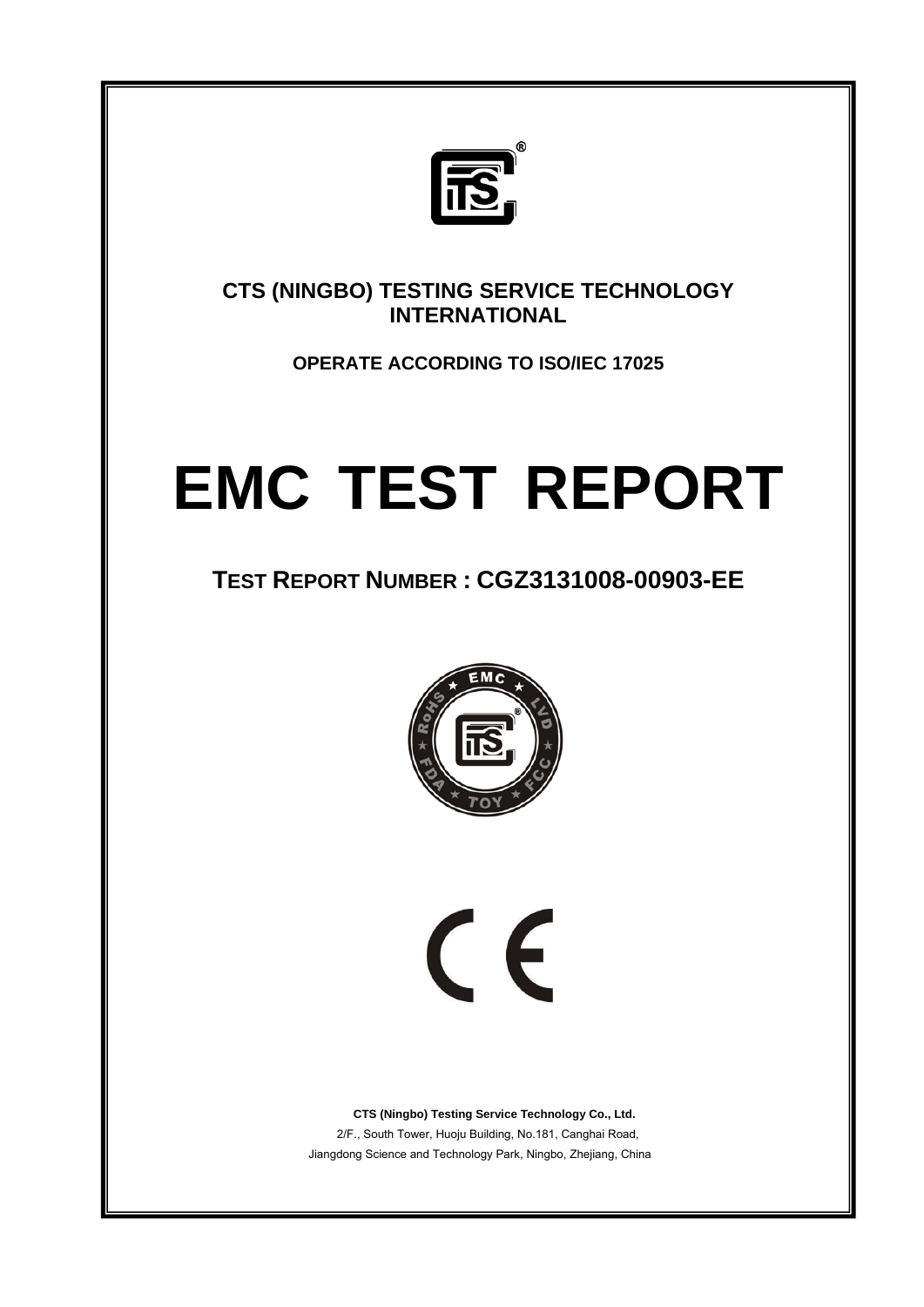



| <b>TEST REPORT</b><br>ETSI EN 301 489-1 V1.9.2 and ETSI EN 301 489-3 V1.4.1<br>Electromagnetic compatibility and Radio spectrum matters(ERM); ElectroMagnetic Compatibility(EMC)<br>Standard for radio equipment and services Part 1: Common technical requirements<br>Part 3: Specific conditions for Short-Range Devices(SRD)operation frequencies between 9kHz and<br>40GHz                                                                                                                                                           |                                                                                                                                                                                                  |              |
|------------------------------------------------------------------------------------------------------------------------------------------------------------------------------------------------------------------------------------------------------------------------------------------------------------------------------------------------------------------------------------------------------------------------------------------------------------------------------------------------------------------------------------------|--------------------------------------------------------------------------------------------------------------------------------------------------------------------------------------------------|--------------|
| Report Reference No.  CGZ3131008-00903-EE                                                                                                                                                                                                                                                                                                                                                                                                                                                                                                |                                                                                                                                                                                                  |              |
|                                                                                                                                                                                                                                                                                                                                                                                                                                                                                                                                          |                                                                                                                                                                                                  |              |
|                                                                                                                                                                                                                                                                                                                                                                                                                                                                                                                                          | Testing Laboratory Name  CTS (Ningbo) Testing Service Technology Co., Ltd.                                                                                                                       |              |
|                                                                                                                                                                                                                                                                                                                                                                                                                                                                                                                                          | Guangzhou, Guangdong, China.<br>Testing location/ procedure  Full application of Harmonised standards ■<br>Partial application of Harmonised standards $\Box$<br>Other standard testing method □ |              |
| Applicant's name Sherlotronics SA (Pty) Ltd.                                                                                                                                                                                                                                                                                                                                                                                                                                                                                             |                                                                                                                                                                                                  |              |
|                                                                                                                                                                                                                                                                                                                                                                                                                                                                                                                                          |                                                                                                                                                                                                  |              |
| <b>Test specification:</b>                                                                                                                                                                                                                                                                                                                                                                                                                                                                                                               |                                                                                                                                                                                                  |              |
|                                                                                                                                                                                                                                                                                                                                                                                                                                                                                                                                          |                                                                                                                                                                                                  |              |
| Test Report Form No CTSEMC-1.0                                                                                                                                                                                                                                                                                                                                                                                                                                                                                                           |                                                                                                                                                                                                  |              |
|                                                                                                                                                                                                                                                                                                                                                                                                                                                                                                                                          | TRF OriginatorCTS (Ningbo) Testing Service Technology Co., Ltd.                                                                                                                                  |              |
|                                                                                                                                                                                                                                                                                                                                                                                                                                                                                                                                          |                                                                                                                                                                                                  |              |
| CTS (Ningbo) Testing Service Technology Co., Ltd. All rights reserved.<br>This publication may be reproduced in whole or in part for non-commercial purposes as long as the CTS<br>(Ningbo) Testing Service Technology Co., Ltd. is acknowledged as copyright owner and source of the<br>material. CTS (Ningbo) Testing Service Technology Co., Ltd. takes no responsibility for and will not<br>assume liability for damages resulting from the reader's interpretation of the reproduced material due to<br>its placement and context. |                                                                                                                                                                                                  |              |
| Test item description.  Wall Mount Remote                                                                                                                                                                                                                                                                                                                                                                                                                                                                                                |                                                                                                                                                                                                  |              |
|                                                                                                                                                                                                                                                                                                                                                                                                                                                                                                                                          |                                                                                                                                                                                                  |              |
|                                                                                                                                                                                                                                                                                                                                                                                                                                                                                                                                          |                                                                                                                                                                                                  |              |
| Model/Type reference WMTX                                                                                                                                                                                                                                                                                                                                                                                                                                                                                                                |                                                                                                                                                                                                  |              |
|                                                                                                                                                                                                                                                                                                                                                                                                                                                                                                                                          |                                                                                                                                                                                                  |              |
|                                                                                                                                                                                                                                                                                                                                                                                                                                                                                                                                          |                                                                                                                                                                                                  |              |
| Compiled by:                                                                                                                                                                                                                                                                                                                                                                                                                                                                                                                             | Supervised by:                                                                                                                                                                                   | Approved by: |

Kate zhang / File administrators Duke yang / Technique principal Vincent yao / Manager



Copyright of this report is owned by Centre of Testing Service and may not be reproduced other than in full except with the written approval of the issuing Company.

**CTS (Ningbo) Testing Service Technology Co., Ltd.** 2/F., South Tower, Ningbo, Zhejiang, China<br>2/F., South Tower, Huoju Building, No.181, Canghai Road,Jiangdong Science and Technology Park, Ningbo, Zhejiang, China

Tel:+86-20-85543113 (32 lines) Fax:+86-20-38780406

E-mail: cts@cts-lab.com.cn See Reverse For Terms And Conditions of Service

**Report No.:** CGZ3131008-00903-EE Page 1 of 26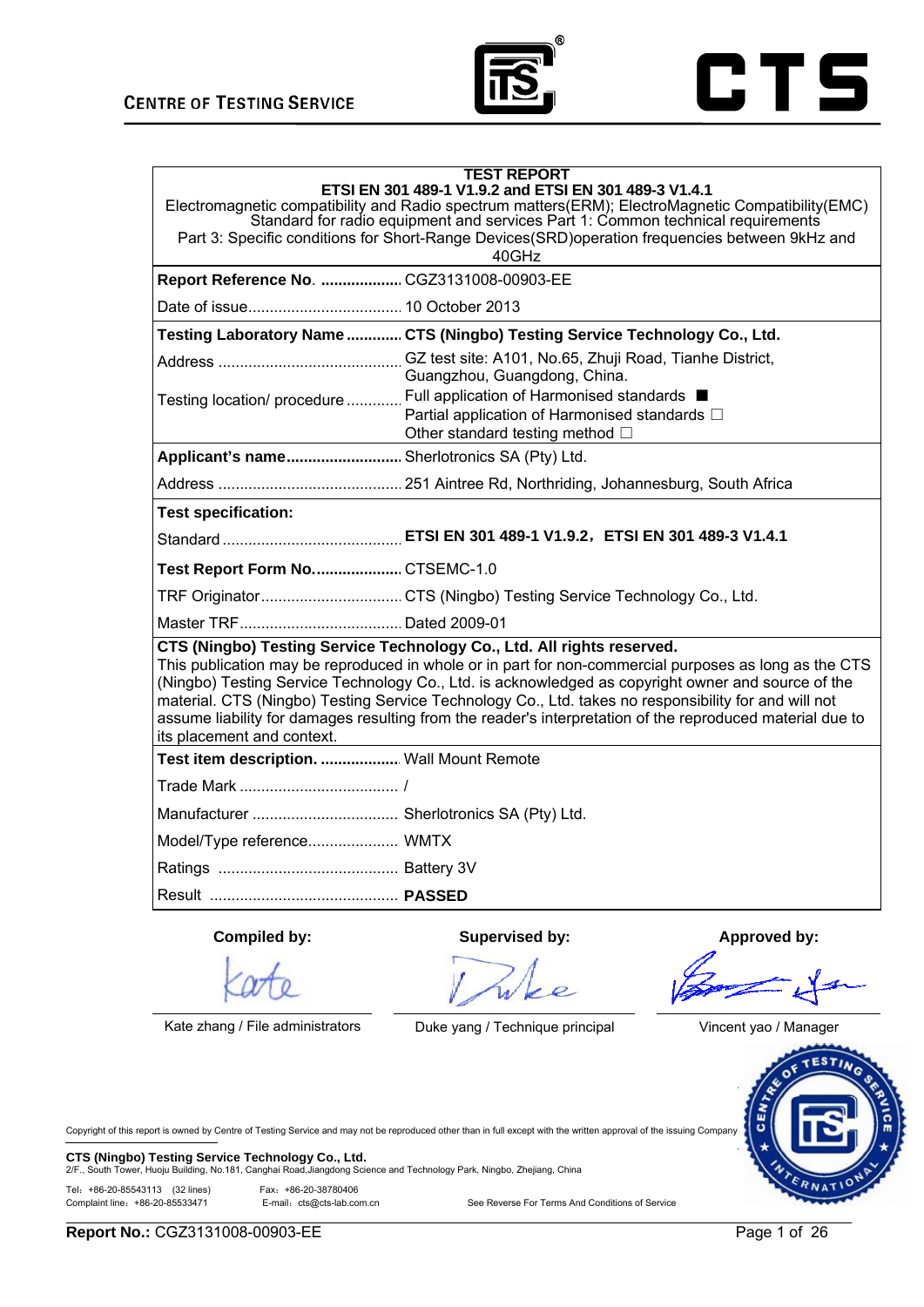



# **EMC -- T E S T R E P O R T**

# **Test Report No. : CGZ3131008-00903-EE** 10 October 2013

Date of issue

| Type / Model | <b>WMTX</b>                                             |
|--------------|---------------------------------------------------------|
|              | <b>Wall Mount Remote</b>                                |
| Applicant    | Sherlotronics SA (Pty) Ltd.                             |
|              | 251 Aintree Rd, Northriding, Johannesburg, South Africa |
| Telephone    | +011-4625101                                            |
|              | +11-4628177                                             |
|              | Simon Knott                                             |
|              |                                                         |
| Manufacturer | Sherlotronics SA (Pty) Ltd.                             |
|              | 251 Aintree Rd, Northriding, Johannesburg, South Africa |
| Telephone    | +011-4625101                                            |
|              | +11-4628177                                             |
|              | Simon Knott                                             |
|              |                                                         |
|              | Sherlotronics SA (Pty) Ltd.                             |
|              | 251 Aintree Rd, Northriding, Johannesburg, South Africa |
| Telephone    | +011-4625101                                            |
|              | +11-4628177                                             |
|              | Simon Knott                                             |

The test report merely corresponds to the test sample.

It is not permitted to copy extracts of these test result without the written permission of the test laboratory.

Copyright of this report is owned by Centre of Testing Service and may not be reproduced other than in full except with the written approval of the issuing Company.

**CTS (Ningbo) Testing Service Technology Co., Ltd.** 2/F., South Tower, Ningbo, Zhejiang, China<br>2/F., South Tower, Huoju Building, No.181, Canghai Road,Jiangdong Science and Technology Park, Ningbo, Zhejiang, China

Tel:+86-20-85543113 (32 lines) Fax:+86-20-38780406

| $101.$ $00 = 0000.0101.0$ $00 = 0000$ |                            |                                                 |
|---------------------------------------|----------------------------|-------------------------------------------------|
| Complaint line: +86-20-85533471       | E-mail: cts@cts-lab.com.cn | See Reverse For Terms And Conditions of Service |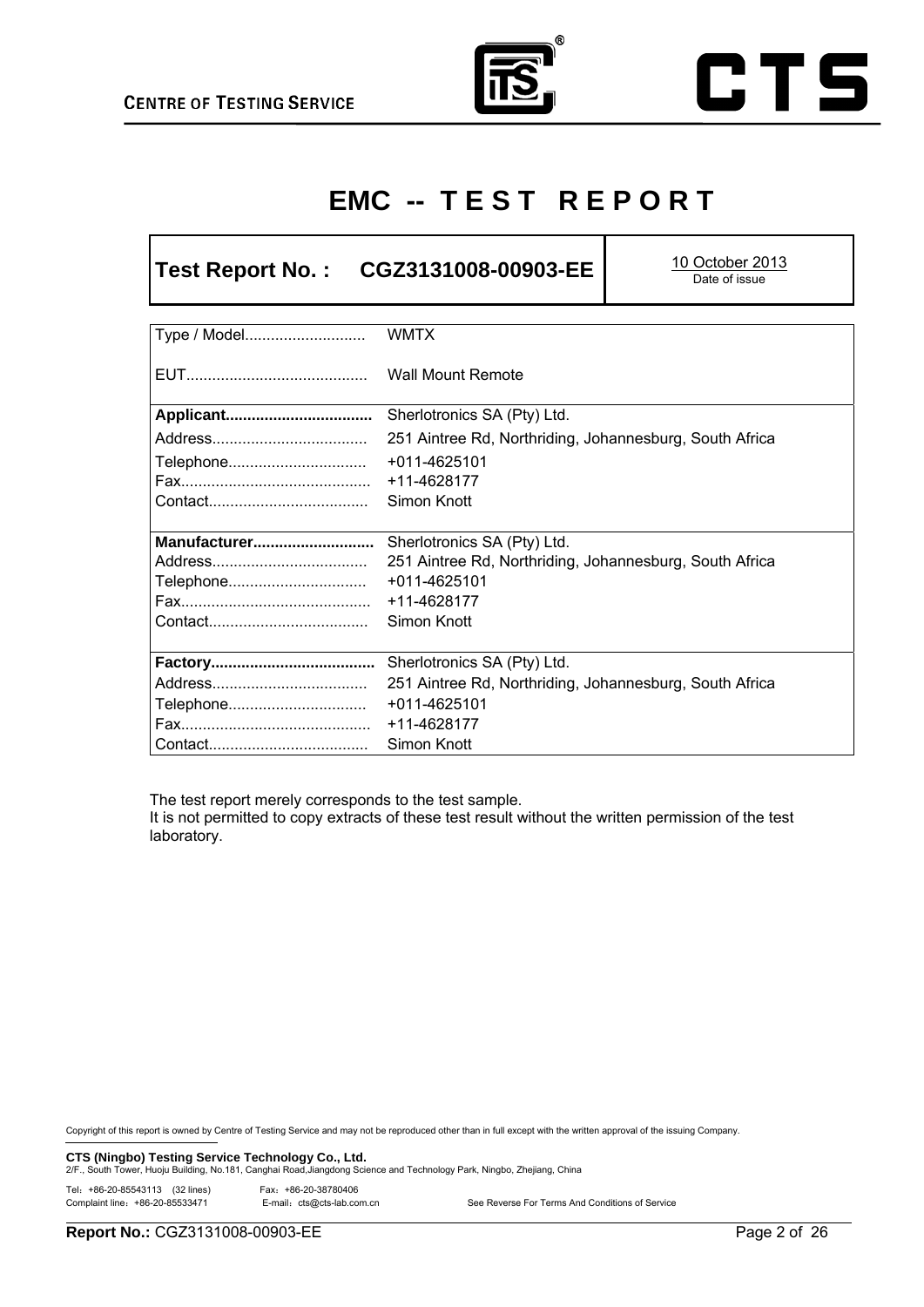



# **TABLE OF CONTENTS**

|              | <b>Description</b>                                                                                                                            | Page |
|--------------|-----------------------------------------------------------------------------------------------------------------------------------------------|------|
| 1            |                                                                                                                                               |      |
| $\mathbf{2}$ |                                                                                                                                               |      |
|              |                                                                                                                                               |      |
| 3            |                                                                                                                                               |      |
|              |                                                                                                                                               |      |
| 4            |                                                                                                                                               |      |
|              |                                                                                                                                               |      |
| 5            |                                                                                                                                               |      |
|              |                                                                                                                                               |      |
| 6            |                                                                                                                                               |      |
| 7            |                                                                                                                                               |      |
|              | 7.1. Photo of radiated emission measurement (R.E. Electric field) 20<br>7.2. Photo of electrostatic discharge Immunity measurement (E.S.D.)20 |      |
| 8            |                                                                                                                                               |      |
| 9            |                                                                                                                                               |      |

Copyright of this report is owned by Centre of Testing Service and may not be reproduced other than in full except with the written approval of the issuing Company.

**CTS (Ningbo) Testing Service Technology Co., Ltd.** 2/F., South Tower, Huoju Building, No.181, Canghai Road,Jiangdong Science and Technology Park, Ningbo, Zhejiang, China

Tel: +86-20-85543113 (32 lines)

| Fax: +86-20-38780406       |                                                 |
|----------------------------|-------------------------------------------------|
| E-mail: cts@cts-lab.com.cn | See Reverse For Terms And Conditions of Service |

Complaint line: +86-20-85533471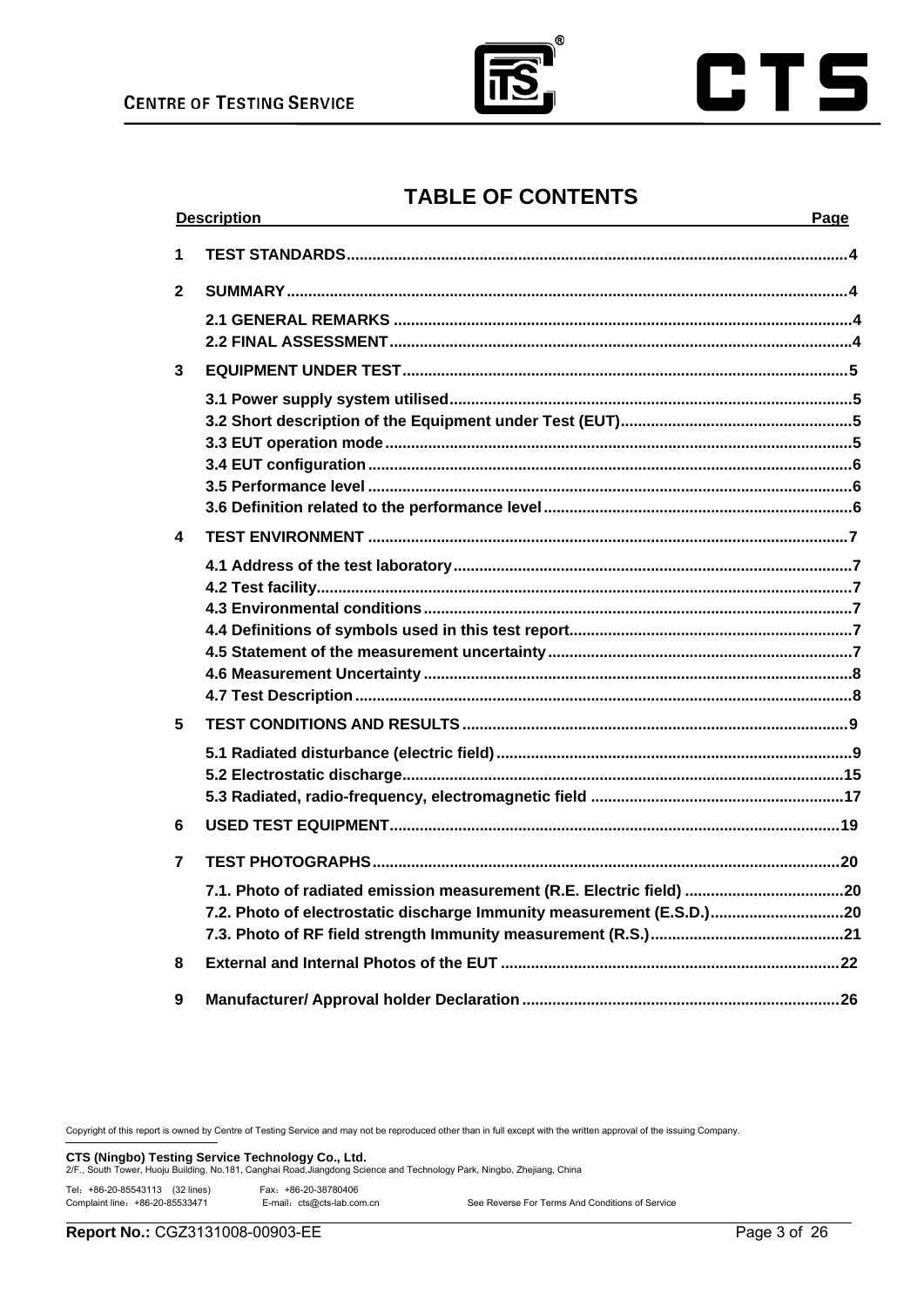

# **1 T E S T S T A N D A R D S**

The tests were performed according to following standards:

ETSI EN 301 489-1 V1.9.2 and ETSI EN 301 489-3 V1.4.1 Electromagnetic compatibility and Radio spectrum matters(ERM); ElectroMagnetic Compatibility(EMC)Standard for radio equipment and services.

Part 1: Common technical requirements

Part 3: Specific conditions for Short-Range Devices(SRD)operation frequencies between 9kHz and 40GHz

# **2 SUMMARY**

## **2.1 GENERAL REMARKS**

| Date of receipt of test sample | 09 October 2013    |
|--------------------------------|--------------------|
|                                |                    |
| Testing commenced on           | 09~10 October 2013 |
|                                |                    |
| Testing concluded on           | 10 October 2013    |
|                                |                    |

## **2.2 FINAL ASSESSMENT**

The EMC requirements pertaining to the technical standards and tested operation modes are

- - fulfilled.
- □ **not** fulfilled.

The equipment under test

■ - fulfils the EMC requirements cited on page 1.

□ **- does not** fulfil the EMC requirements cited on page 1.

Copyright of this report is owned by Centre of Testing Service and may not be reproduced other than in full except with the written approval of the issuing Company.

**CTS (Ningbo) Testing Service Technology Co., Ltd.** 2/F., South Tower, Ningbo, Zhejiang, China<br>2/F., South Tower, Huoju Building, No.181, Canghai Road,Jiangdong Science and Technology Park, Ningbo, Zhejiang, China

Tel:+86-20-85543113 (32 lines) Fax:+86-20-38780406

| Fax: +86-20-38780406       |                                                 |
|----------------------------|-------------------------------------------------|
| E-mail: cts@cts-lab.com.cn | See Reverse For Terms And Conditions of Service |

Complaint line: +86-20-85533471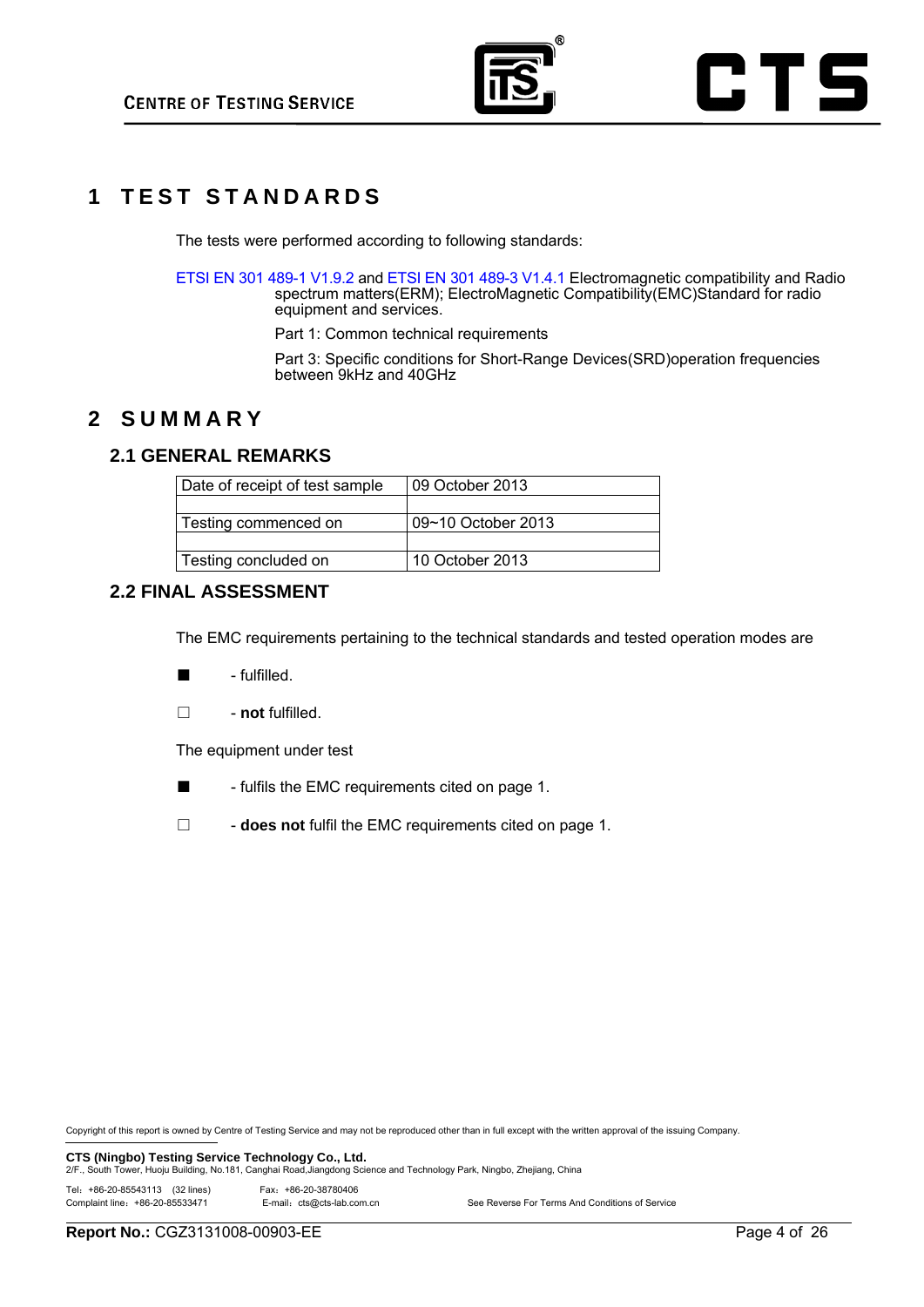





## **3 EQUIPMENT UNDER TEST**

## **3.1 Power supply system utilised**

Power supply voltage: ■ Battery 3V

□ Others

## **3.2 Short description of the Equipment under Test (EUT)**

Number of tested samples: 1 Serial number: Prototype

## **3.3 EUT operation mode**

The equipment under test was operated during the measurement under the following conditions:

■ - Normal

| <b>Operating Mode:</b> | Normal                                                                                                                         |
|------------------------|--------------------------------------------------------------------------------------------------------------------------------|
|                        | Emissions tests: According to ETSI EN 301 489-1 V1.9.2 and ETSI EN301 489-3 V1.4.1,<br>searching for the highest disturbance.  |
|                        | Immunity tests : According to ETSI EN 301 489-1 V1.9.2 and ETSI EN301 489-3 V1.4.1,<br>searching for the highest susceptivity. |

Copyright of this report is owned by Centre of Testing Service and may not be reproduced other than in full except with the written approval of the issuing Company.

**CTS (Ningbo) Testing Service Technology Co., Ltd.** 2/F., South Tower, Ningbo, Zhejiang, China<br>2/F., South Tower, Huoju Building, No.181, Canghai Road,Jiangdong Science and Technology Park, Ningbo, Zhejiang, China

Tel: +86-20-85543113 (32 lines)

| Tel: +86-20-85543113 (32 lines) | Fax: +86-20-38780406       |                                                 |
|---------------------------------|----------------------------|-------------------------------------------------|
| Complaint line: +86-20-85533471 | E-mail: cts@cts-lab.com.cn | See Reverse For Terms And Conditions of Service |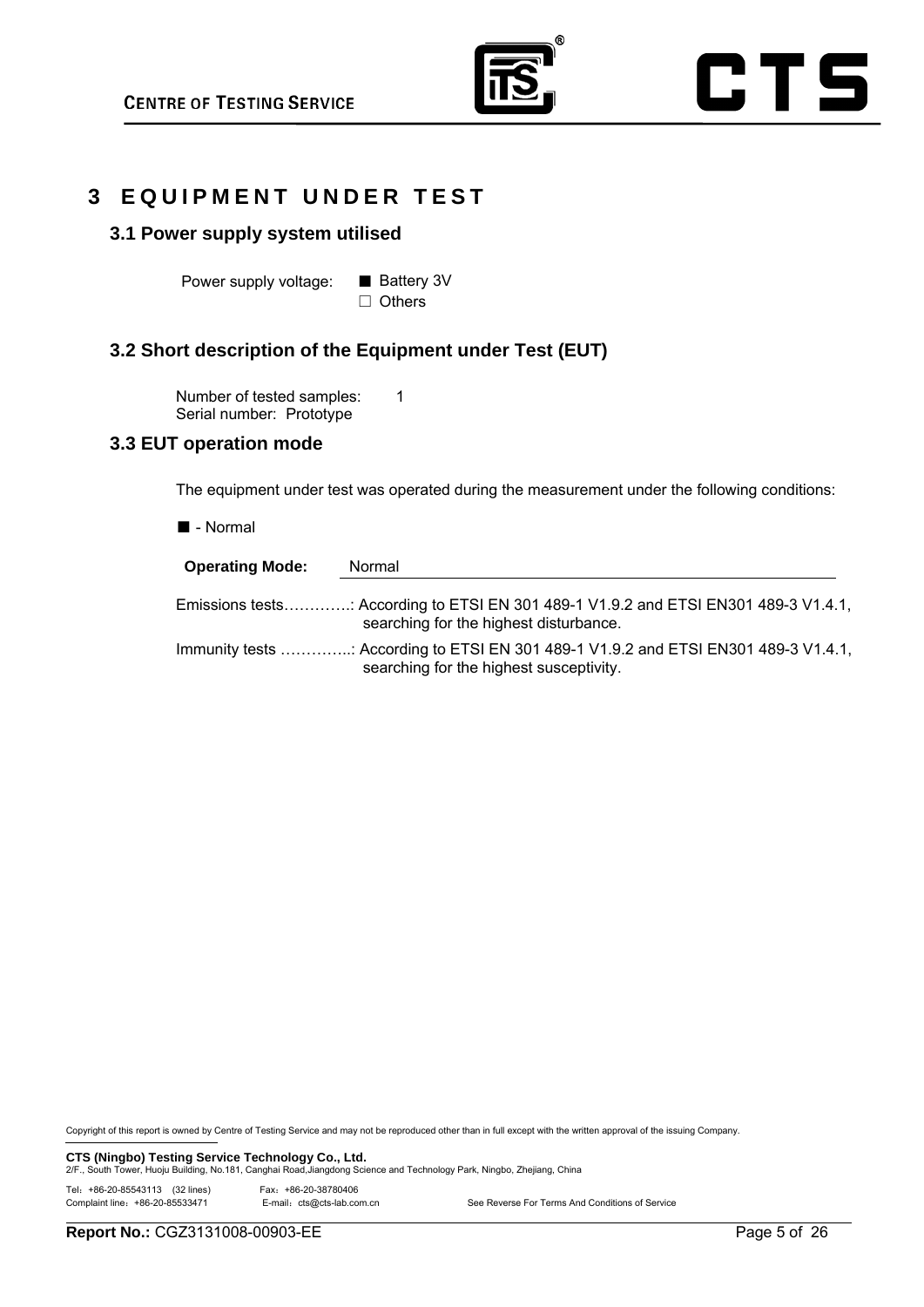

## **3.4 EUT configuration**

(The CDF filled by the applicant can be viewed at the test laboratory.)

The following peripheral devices and interface cables were connected during the measurement:

Not Applicable

## **3.5 Performance level**

The test results shall be classified in terms of the loss of function or degradation of performance of the equipment under test, relative to a performance level defined by its manufacturer or the requestor of the test, or agreed between the manufacturer and the purchaser of the product.

## **3.6 Definition related to the performance level**

| Performance table for EN 301 489-3 (V 1.4.1)                                                                                                                                                                                                                                                                                                                                                                      |                                                                                                                                                                 |                                                                                                                                                                                                                   |
|-------------------------------------------------------------------------------------------------------------------------------------------------------------------------------------------------------------------------------------------------------------------------------------------------------------------------------------------------------------------------------------------------------------------|-----------------------------------------------------------------------------------------------------------------------------------------------------------------|-------------------------------------------------------------------------------------------------------------------------------------------------------------------------------------------------------------------|
| <b>Criteria</b>                                                                                                                                                                                                                                                                                                                                                                                                   | <b>During test</b>                                                                                                                                              | After test                                                                                                                                                                                                        |
| A                                                                                                                                                                                                                                                                                                                                                                                                                 | Shall operate as intended.<br>May show degradation of performance<br>(see note 1).<br>Shall be no loss of function.<br>Shall be no unintentional transmissions. | Shall operate as intended.<br>Shall be no degradation of performance (see note 2)<br>Shall be no loss of function.<br>Shall be no loss of stored data or user programmable<br>Functions.                          |
| B                                                                                                                                                                                                                                                                                                                                                                                                                 | May show loss of function (one or more)<br>May show degradation of performance<br>(see note 1).<br>No unintentional transmissions.                              | Functions shall be self-recoverable.<br>Shall operate as intended after recovering.<br>Shall be no degradation of performance (see note 2).<br>Shall be no loss of stored data or user programmable<br>functions. |
| C                                                                                                                                                                                                                                                                                                                                                                                                                 | May be loss of function (one or more).                                                                                                                          | Functions shall be recoverable by the operator.<br>Shall operate as intended after recovering.<br>Shall be no degradation of performance (see note 2).                                                            |
| NOTE 1: Degradation of performance during the test is understood as a degradation to a level not below a<br>minimum performance level specified by the manufacturer for the use of the apparatus as intended. In<br>some cases the specified minimum performance level may be replaced by a permissible degradation of<br>performance.                                                                            |                                                                                                                                                                 |                                                                                                                                                                                                                   |
| If the minimum performance level or the permissible performance degradation is not specified by the<br>manufacturer then either of these may be derived from the product description and documentation<br>(including leaflets and advertising) and what the user may reasonably expect from the apparatus if used<br>as intended.                                                                                 |                                                                                                                                                                 |                                                                                                                                                                                                                   |
| NOTE 2: No degradation of performance after the test is understood as no degradation below a minimum<br>performance level specified by the manufacturer for the use of the apparatus as intended. In some<br>cases the specified minimum performance level may be replaced by a permissible degradation of<br>performance. After the test no change of actual operating data or user retrievable data is allowed. |                                                                                                                                                                 |                                                                                                                                                                                                                   |
| If the minimum performance level or the permissible performance degradation is not specified by the<br>manufacturer then either of these may be derived from the product description and documentation<br>(including leaflets and advertising) and what the user may reasonably expect from the apparatus if used<br>as intended.                                                                                 |                                                                                                                                                                 |                                                                                                                                                                                                                   |

## Copyright of this report is owned by Centre of Testing Service and may not be reproduced other than in full except with the written approval of the issuing Company.

**CTS (Ningbo) Testing Service Technology Co., Ltd.**<br>2/F., South Tower, Huoju Building, No.181, Canghai Road,Jiangdong Science and Technology Park, Ningbo, Zhejiang, China

| Tel: +86-20-85543113 (32 lines) | Fax: +86-20-38780406       |                                                 |
|---------------------------------|----------------------------|-------------------------------------------------|
| Complaint line: +86-20-85533471 | E-mail: cts@cts-lab.com.cn | See Reverse For Terms And Conditions of Service |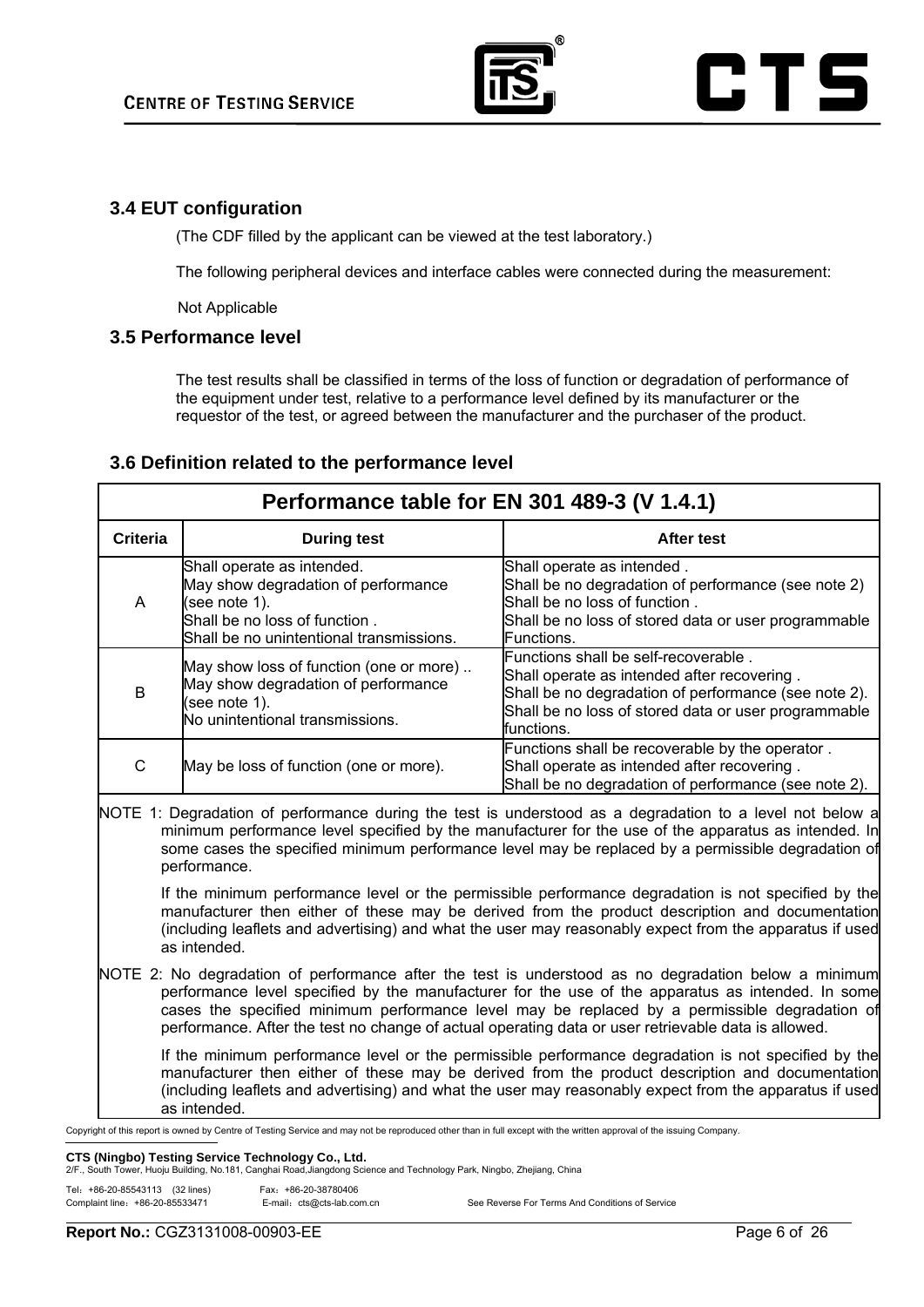

## **4 TEST ENVIRONMENT**

## **4.1 Address of the test laboratory**

GZ test site: A101, No.65, Zhuji Road, Tianhe District, Guangzhou, Guangdong, China

Tel:+86-20-85543113 (32 lines) Fax:+86-20-38780406

## **4.2 Test facility**

The test facility is recognized, certified, or accredited by the following organizations:

## **CNAS-Lab Code: L3394**

CTS (Ningbo) Testing Service Technology Co., Ltd. has been assessed and proved to be in compliance with CNAS-CL01: 2006 Accreditation Criteria for Testing and Calibration Laboratories (identical to ISO/IEC 17025: 2005 General Requirements) for the Competence of Testing and Calibration Laboratories.

## **IC-Registration No.: 8374A**

The 3m Alternate Test Site of CTS (Ningbo) Testing Service Technology Co., Ltd. has been registered by Certification and Engineering Bureau of Industry Canada for the performance of radiated measurements with Registration No. 8374A on June 06, 2011 .

## **FCC-Registration No.: 971995**

CTS (Ningbo) Testing Service Technology Co., Ltd., EMC Laboratory has been registered and fully described in a report filed with the FCC (Federal Communications Commission). The acceptance letter from the FCC is maintained in our files. Registration No.971995, July 13, 2012.

## **4.3 Environmental conditions**

During the measurement the environmental conditions were within the listed ranges:

| Temperature:          | $15 - 35$ $^{\circ}$ C |
|-----------------------|------------------------|
| Humidity:             | $25 - 75%$             |
| Atmospheric pressure: | 86~106 kPa             |

## **4.4 Definitions of symbols used in this test report**

- - The black square indicates that the listed condition, standard or equipment is applicable for this report.
- $\Box$  The empty square indicates that the listed condition, standard or equipment is **not** applicable for this report.

## **4.5 Statement of the measurement uncertainty**

The data and results referenced in this document are true and accurate. The reader is cautioned that there may be errors within the calibration limits of the equipment and facilities. The measurement uncertainty was calculated for all measurements listed in this test report acc. to CISPR 16 - 4 "Specification for radio disturbance and immunity measuring apparatus and methods – Part 4: Uncertainty in EMC Measurements" and is documented in the CTS quality system acc. to DIN EN ISO/IEC 17025. Furthermore, component and process variability of devices similar to that tested may result in additional deviation. The manufacturer has the sole responsibility of continued compliance of the device.

Copyright of this report is owned by Centre of Testing Service and may not be reproduced other than in full except with the written approval of the issuing Company.

**CTS (Ningbo) Testing Service Technology Co., Ltd.** 2015 20 and Technology Park, Ningbo, Zheilang, China<br>2/F., South Tower, Huoju Building, No.181, Canghai Road,Jiangdong Science and Technology Park, Ningbo, Zheilang, Chin

| Tel: +86-20-85543113 (32 lines) | Fax: +86-20-38780406       |                                                 |
|---------------------------------|----------------------------|-------------------------------------------------|
| Complaint line: +86-20-85533471 | E-mail: cts@cts-lab.com.cn | See Reverse For Terms And Conditions of Service |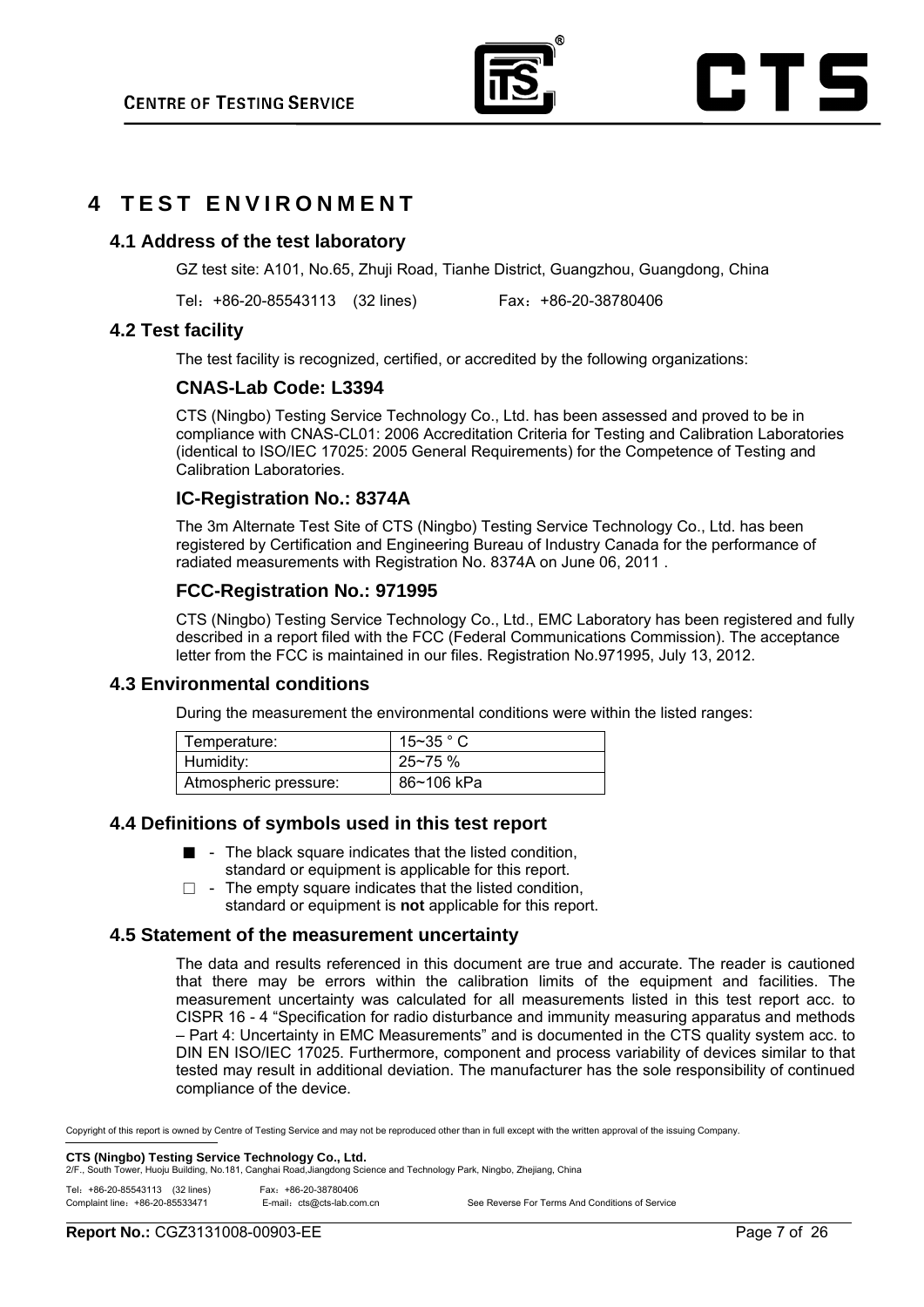

## **4.6 Measurement Uncertainty**

| Test Item               | <b>Frequency Range</b> | Uncertainty   | <b>Note</b> |
|-------------------------|------------------------|---------------|-------------|
| Conduction disturbance  | 150kHz~30MHz           | ±1.22dB       |             |
| Power disturbance       | $30MHz \sim 300MHz$    | ±1.38dB       |             |
|                         | $30MHz \sim 300MHz$    | $\pm 3.14$ dB |             |
| Radiation emission (3m) | 300MHz~1000MHz         | $\pm 3.18$ dB |             |

 $(1)$  This uncertainty represents an expanded uncertainty expressed at approximately the 95% confidence level using a coverage factor of k=2.

(2) The actual EUT tested items in this test report, only applies to this "measurement uncertainty" in part / all of the corresponding data.

## **4.7 Test Description**

## **4.7.1 Description of Standards and Results**

| EMISSION(ETSI EN 301 489-1 V1.9.2 and ETSI EN301 489-3 V1.4.1) |                      |                                                                 |        |                                       |                |  |  |  |  |  |  |
|----------------------------------------------------------------|----------------------|-----------------------------------------------------------------|--------|---------------------------------------|----------------|--|--|--|--|--|--|
| <b>Description of Test Item</b>                                | <b>Standard</b>      |                                                                 | Limits | <b>Results</b>                        |                |  |  |  |  |  |  |
| Conducted disturbance<br>at mains terminals                    |                      | EN 55022:2006+A1:2007                                           |        | Class B                               | N/A            |  |  |  |  |  |  |
| Conducted disturbance at<br>telecommunication port             |                      | EN 55022:2006+A1:2007                                           |        | Class B                               | N/A            |  |  |  |  |  |  |
| Radiated disturbance                                           |                      | EN 55022:2006+A1:2007                                           |        | Class B                               | <b>PASS</b>    |  |  |  |  |  |  |
| Harmonic current emissions                                     |                      | EN 61000-3-2:2006+A2:2009                                       |        | Class A                               | N/A            |  |  |  |  |  |  |
| Voltage fluctuations & flicker                                 |                      | EN 61000-3-3:2008                                               |        |                                       | N/A            |  |  |  |  |  |  |
|                                                                |                      | IMMUNITY (ETSI EN 301 489-1 V1.9.2 and ETSI EN301 489-3 V1.4.1) |        |                                       |                |  |  |  |  |  |  |
| <b>Description of Test Item</b>                                |                      | <b>Basic Standard</b>                                           |        | <b>Performance</b><br><b>Criteria</b> | <b>Results</b> |  |  |  |  |  |  |
| Electrostatic discharge (ESD)                                  |                      | IEC 61000-4-2: 2008                                             |        | B                                     | <b>PASS</b>    |  |  |  |  |  |  |
| Radio-frequency,<br>Continuous radiated disturbance            |                      | IEC 61000-4-3:2006<br>+A1:2007+A2:2010                          |        | A                                     | <b>PASS</b>    |  |  |  |  |  |  |
| Electrical fast transient (EFT)                                |                      | IEC 61000-4-4:2012                                              |        | B                                     | N/A            |  |  |  |  |  |  |
| Surge (Input a.c. power ports)                                 |                      |                                                                 |        | B                                     | N/A            |  |  |  |  |  |  |
| Surge (Telecommunication ports)                                |                      | IEC 61000-4-5: 2005                                             |        | B                                     | N/A            |  |  |  |  |  |  |
| Radio-frequency,<br>Continuous conducted disturbance           |                      | IEC 61000-4-6: 2008                                             |        | A                                     | N/A            |  |  |  |  |  |  |
| Voltage dips, >95% reduction                                   |                      |                                                                 |        | B                                     | N/A            |  |  |  |  |  |  |
| Voltage dips, 30% reduction                                    | IEC 61000-4-11: 2004 |                                                                 | B      | N/A                                   |                |  |  |  |  |  |  |
| Voltage interruptions                                          |                      |                                                                 | C      | N/A                                   |                |  |  |  |  |  |  |
| N/A is an abbreviation for Not Applicable.                     |                      |                                                                 |        |                                       |                |  |  |  |  |  |  |

Copyright of this report is owned by Centre of Testing Service and may not be reproduced other than in full except with the written approval of the issuing Company.

**CTS (Ningbo) Testing Service Technology Co., Ltd.** 2/F., South Tower, Huoju Building, No.181, Canghai Road,Jiangdong Science and Technology Park, Ningbo, Zhejiang, China

Tel: +86-20-85543113 (32 lines) Fax: +86-20-38780406<br>Complaint line: +86-20-85533471 E-mail: cts@cts-lab.com

|  |  |  |  |  | E-mail: cts@cts-lab.com.cn |  |
|--|--|--|--|--|----------------------------|--|

See Reverse For Terms And Conditions of Service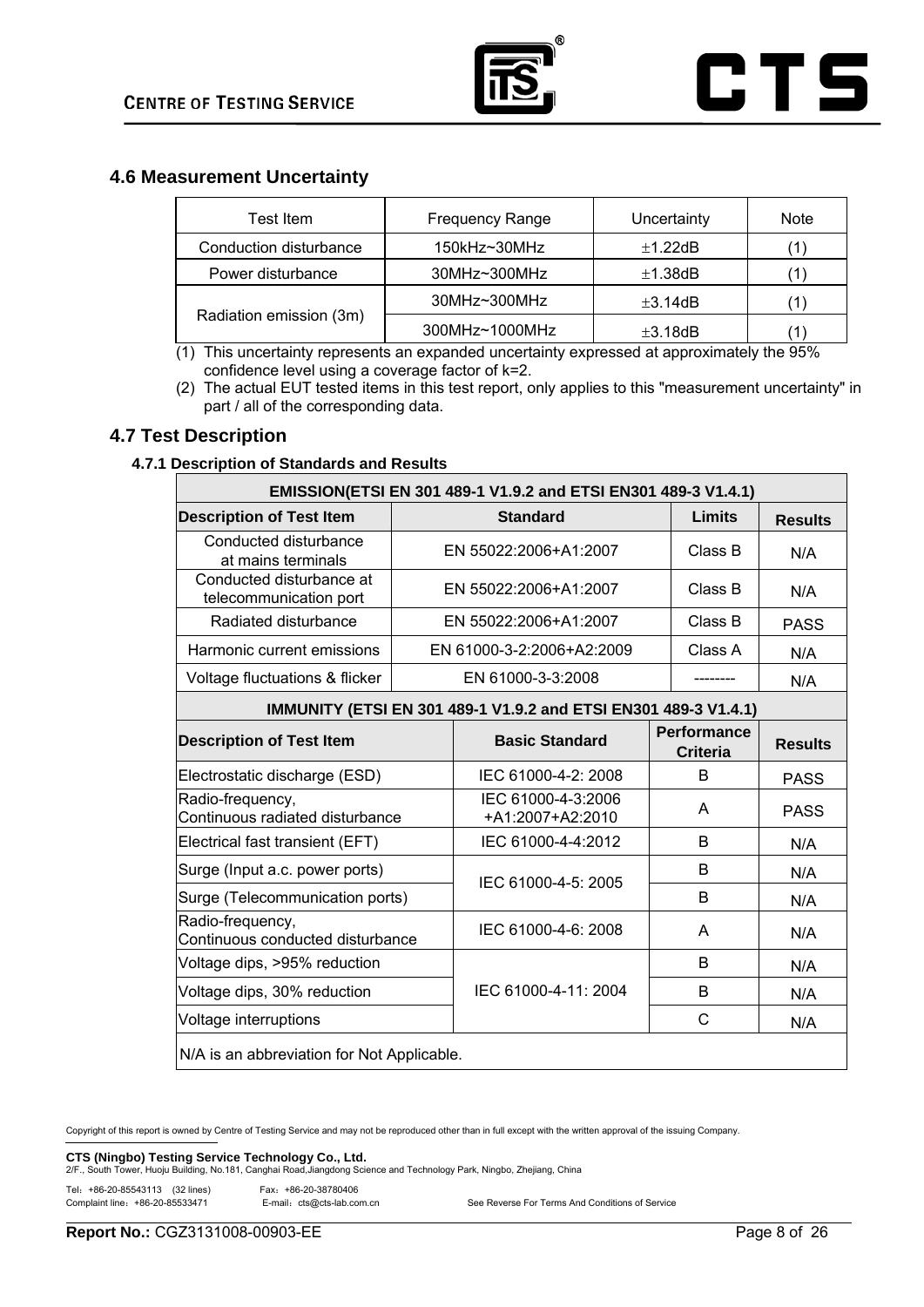

# **5 TEST CONDITIONS AND RESULTS**

## **5.1 Radiated disturbance (electric field)**

For test instruments and accessories used see section 6 part **6.1**.

## **5.1.1 Description of the test location**

Test location : Semi-Anechoic chamber

Test disturbance: 3 Meter

## **5.1.2 Description of the test set-up**

- 5.1.2.1 Operating Condition
	- The EUT is engraving during the test, and the results of the maximum emanation are recorded

## 5.1.2.2 Block Diagram of Test Setup



## **5.1.3 Limits of disturbance (Class B)**

| <b>Frequency</b><br>(MHz) | <b>Distance (Meters)</b> | Field Strengths Limits (dBµV/m) |  |  |  |  |
|---------------------------|--------------------------|---------------------------------|--|--|--|--|
| $30 \sim 230$             |                          | 40                              |  |  |  |  |
| $230 - 1000$              |                          |                                 |  |  |  |  |

Note: (1) The tighter limit shall apply at the edge between two frequency bands.

(2) Distance refers to the distance in meters between the test instrument antenna and the closest point of any part of the E.U.T.

Copyright of this report is owned by Centre of Testing Service and may not be reproduced other than in full except with the written approval of the issuing Company.

**CTS (Ningbo) Testing Service Technology Co., Ltd.** 2/F., South Tower, Ningbo, Zheilang. China<br>2/F., South Tower, Huoju Building, No.181, Canghai Road,Jiangdong Science and Technology Park, Ningbo, Zheilang. China

Tel:+86-20-85543113 (32 lines) Fax:+86-20-38780406

Complaint line:+86-20-85533471 E-mail:cts@cts-lab.com.cn See Reverse For Terms And Conditions of Service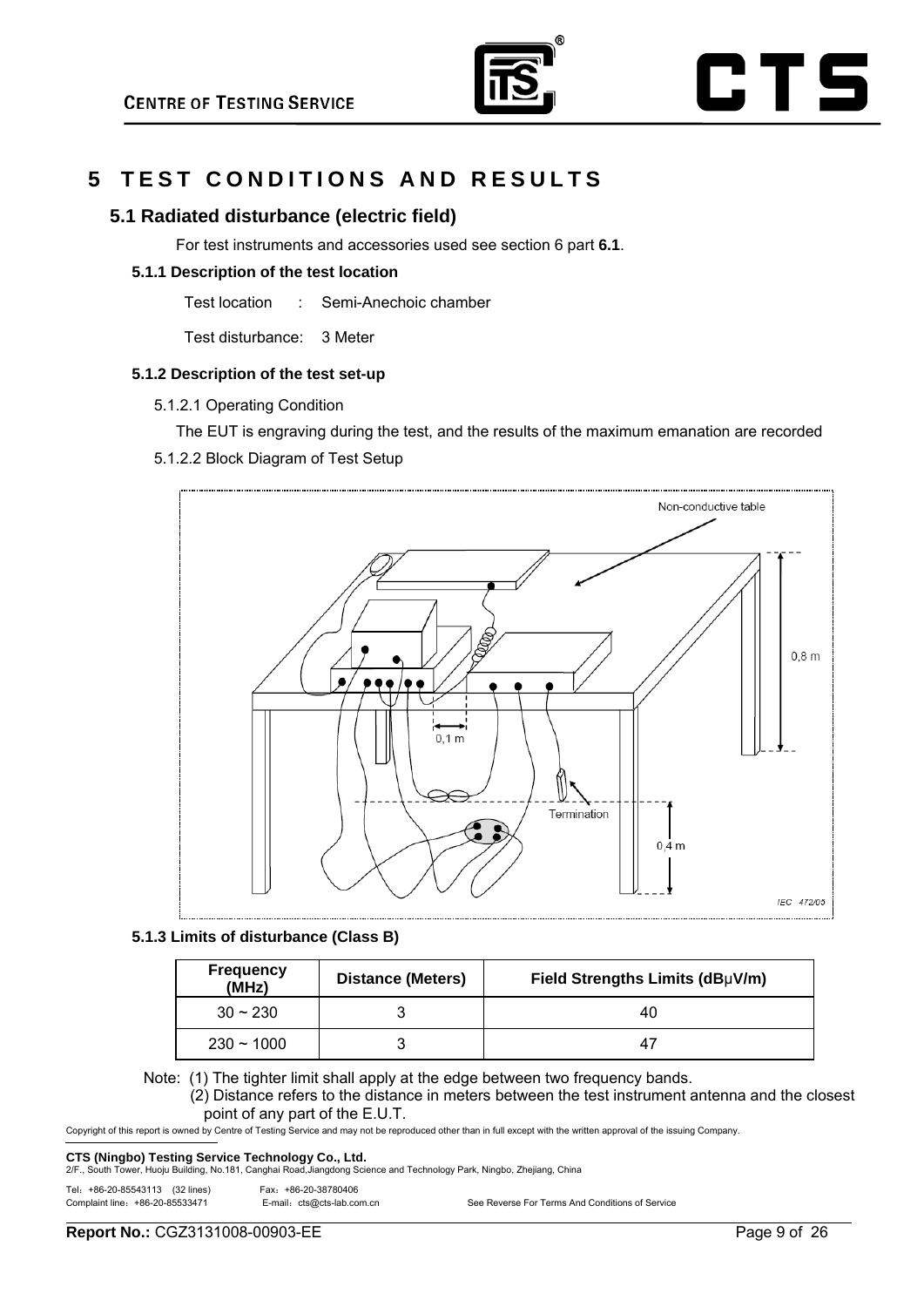

## **5.1.4 Test result**

| The requirements are | <b>Fulfilled</b>          |
|----------------------|---------------------------|
| Band width           | 120kHz                    |
| Frequency range      | 30 MHz - 6000 MHz         |
| Min. limit margin    | >5.68 dB at 30 - 6000 MHz |

**Remarks:** The limits are kept. For detailed results, please see the following page(s).

Copyright of this report is owned by Centre of Testing Service and may not be reproduced other than in full except with the written approval of the issuing Company.

**CTS (Ningbo) Testing Service Technology Co., Ltd.** 2/F., South Tower, Ningbo, Zhejiang, China<br>2/F., South Tower, Huoju Building, No.181, Canghai Road,Jiangdong Science and Technology Park, Ningbo, Zhejiang, China

Tel:+86-20-85543113 (32 lines) Fax:+86-20-38780406

E-mail: cts@cts-lab.com.cn See Reverse For Terms And Conditions of Service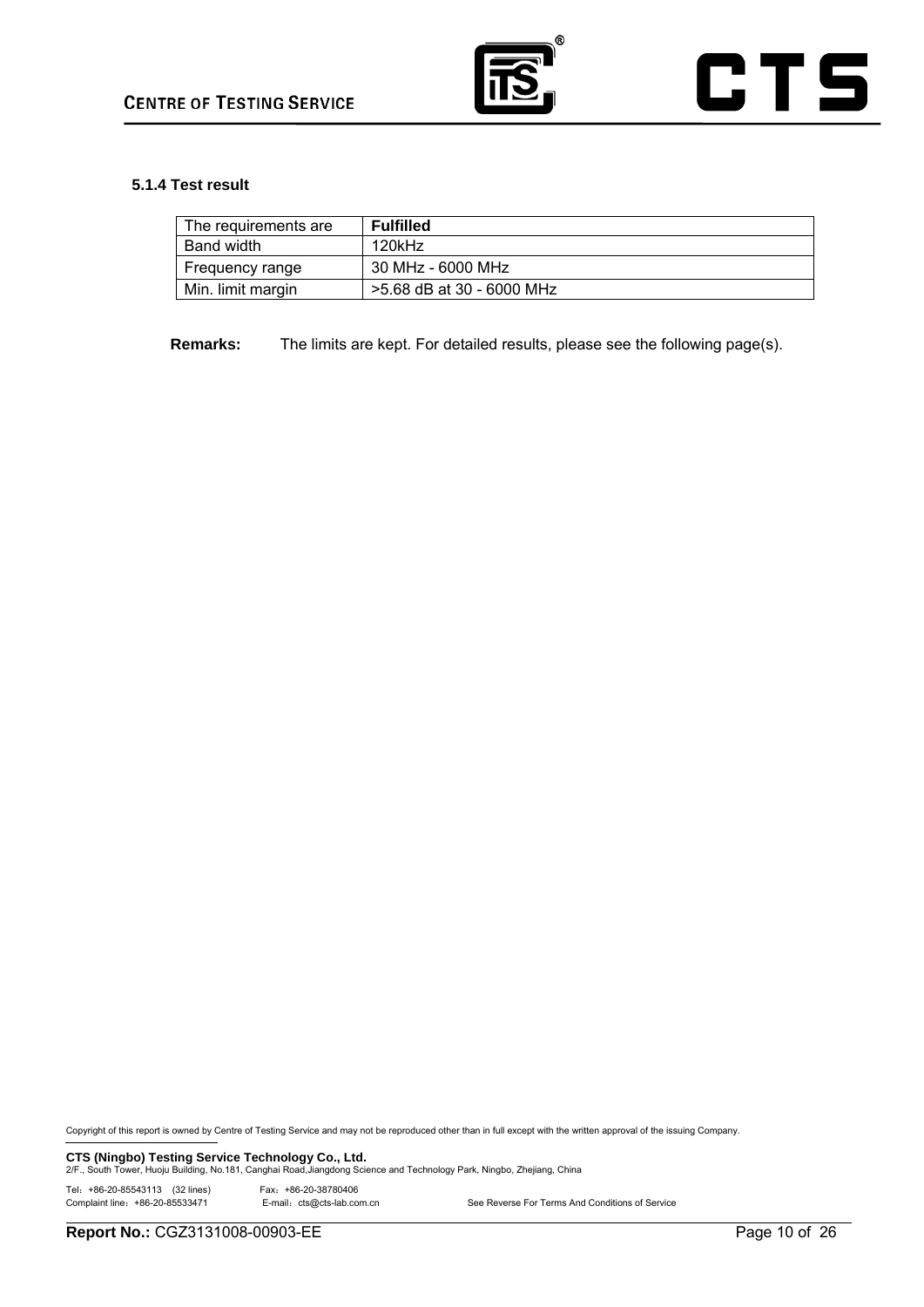

## **5.1.5 Test protocol**

| Test point:<br>Operation mode<br>Remarks:                        | Horizontal<br>Normal     | Result: | ■ - passed<br>$\square$ - not passed |  |  |  |
|------------------------------------------------------------------|--------------------------|---------|--------------------------------------|--|--|--|
| <b>EUT</b>                                                       | <b>Wall Mount Remote</b> |         |                                      |  |  |  |
| MODEL NO.                                                        | <b>WMTX</b>              |         |                                      |  |  |  |
| <b>Operating Condition</b>                                       | Battery 3V               |         |                                      |  |  |  |
| Ambient Temperature: 24°C Humidity: 56%<br><b>Test Condition</b> |                          |         |                                      |  |  |  |
| Operator                                                         | <b>Eric</b>              |         |                                      |  |  |  |

80.0 dBuV/m



| No.            | <b>Frequency</b><br>(MHz) | <b>Factor</b><br>(dB/m) | Reading<br>(dBuV) | Level<br>(dBuV/m) | Limit<br>(dBuV/m) | <b>Margin</b><br>(dB) | Det. |
|----------------|---------------------------|-------------------------|-------------------|-------------------|-------------------|-----------------------|------|
|                | 75.4509                   | $-21.45$                | 31.97             | 10.52             | 40.00             | $-29.48$              | QP   |
| 2              | 101.4228                  | $-22.78$                | 37.65             | 14.87             | 40.00             | $-25.13$              | QP   |
| 3              | 138.2164                  | $-16.50$                | 32.20             | 15.70             | 40.00             | $-24.30$              | QP   |
| $\overline{4}$ | 195.0301                  | $-12.34$                | 33.28             | 20.94             | 40.00             | $-19.06$              | QP   |
| 5              | 252.3848                  | $-12.73$                | 33.51             | 20.78             | 47.00             | $-26.22$              | QP   |
| 6              | 291.8838                  | $-6.78$                 | 32.78             | 26.00             | 47.00             | $-21.00$              | QP   |

Copyright of this report is owned by Centre of Testing Service and may not be reproduced other than in full except with the written approval of the issuing Company.

**CTS (Ningbo) Testing Service Technology Co., Ltd.** 2/F., South Tower, Ningbo, Zhejiang, China<br>2/F., South Tower, Huoju Building, No.181, Canghai Road,Jiangdong Science and Technology Park, Ningbo, Zhejiang, China

Tel:+86-20-85543113 (32 lines) Fax:+86-20-38780406

E-mail: cts@cts-lab.com.cn See Reverse For Terms And Conditions of Service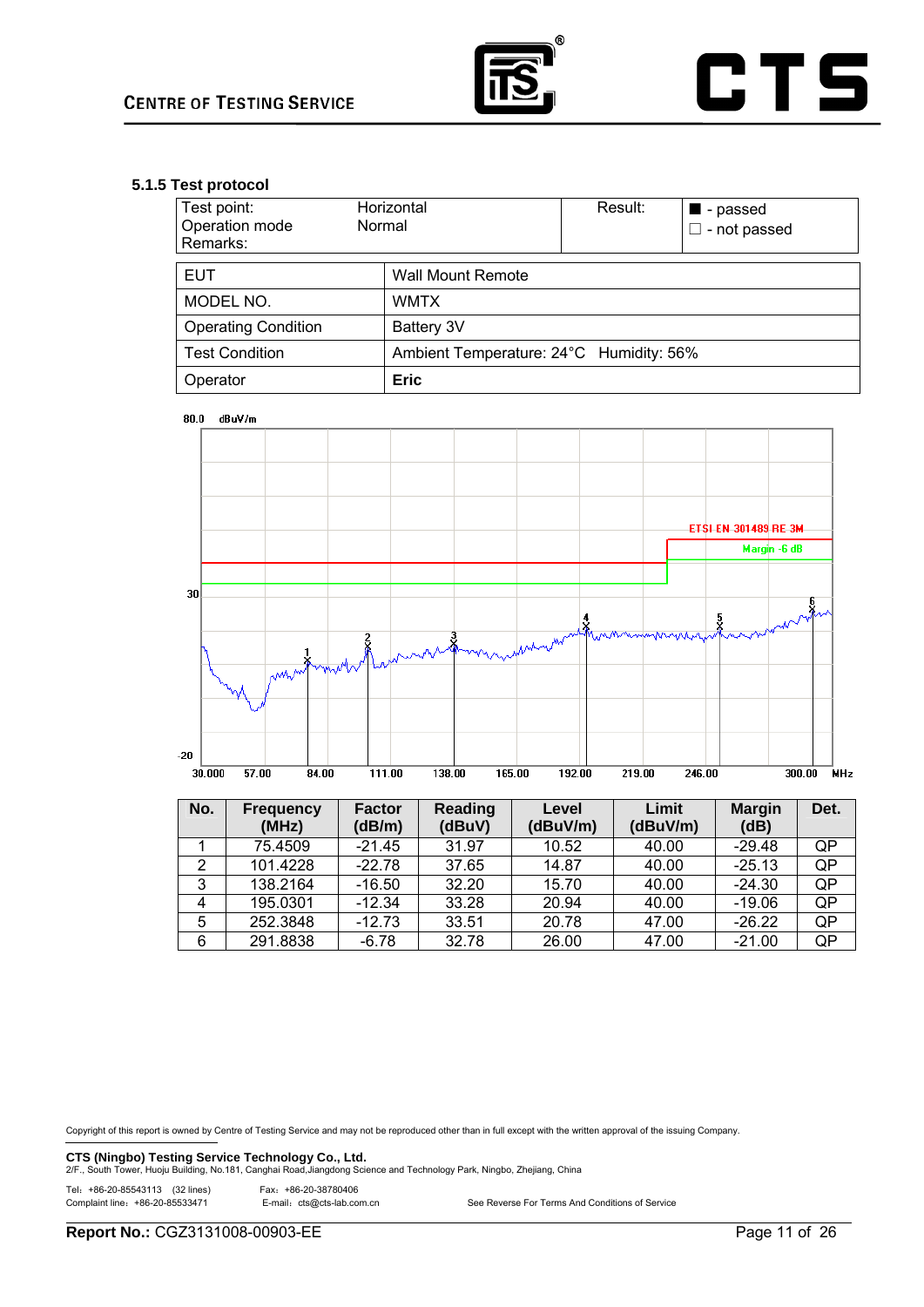

# **CTS**



| No. | <b>Frequency</b><br>(MHz) | <b>Factor</b><br>(dB/m) | Reading<br>(dBuV) | Level<br>(dBuV/m) | Limit<br>(dBuV/m) | <b>Margin</b><br>(dB) | Det. |
|-----|---------------------------|-------------------------|-------------------|-------------------|-------------------|-----------------------|------|
|     | 343.4869                  | $-13.25$                | 32.27             | 19.02             | 47.00             | $-27.98$              | QP   |
| 2   | 485.1703                  | $-9.81$                 | 34.30             | 24.49             | 47.00             | $-22.51$              | QP   |
| 3   | 629.6593                  | $-7.33$                 | 32.67             | 25.34             | 47.00             | $-21.66$              | QP   |
| 4   | 765.7314                  | $-5.62$                 | 32.95             | 27.33             | 47.00             | $-19.67$              | QP   |
| 5   | 868.1362                  | $-7.54$                 | 48.86             | 41.32             | 47.00             | $-5.68$               | QP   |
| 6   | 918.6372                  | $-4.48$                 | 31.78             | 27.30             | 47.00             | $-19.70$              | QP   |

## Above 1G

| No.             | <b>Frequency</b><br>(MHz) | <b>Factor</b><br>(dB/m) | Reading<br>(dBuV) | Level<br>(dBuV/m) | Limit<br>(dBuV/m) | <b>Margin</b><br>(dB) | Det.       |
|-----------------|---------------------------|-------------------------|-------------------|-------------------|-------------------|-----------------------|------------|
| 1               | 1521.042                  | $-1.37$                 | 40.89             | 39.52             | 70.00             | $-30.48$              | peak       |
| $\overline{2}$  | 1521.042                  | $-1.37$                 | 31.62             | 30.25             | 50.00             | $-19.75$              | <b>AVG</b> |
| 3               | 1731.463                  | $-1.27$                 | 48.70             | 47.43             | 70.00             | $-22.57$              | peak       |
| 4               | 1731.463                  | $-1.27$                 | 37.75             | 36.48             | 50.00             | $-13.52$              | <b>AVG</b> |
| 5               | 2603.206                  | 4.35                    | 48.78             | 53.13             | 70.00             | $-16.87$              | peak       |
| 6               | 2603.206                  | 4.35                    | 37.81             | 42.16             | 50.00             | $-7.84$               | <b>AVG</b> |
| 7               | 3254.509                  | 7.42                    | 42.42             | 49.84             | 74.00             | $-24.16$              | peak       |
| 8               | 3254.509                  | 7.42                    | 31.34             | 38.76             | 54.00             | $-15.24$              | <b>AVG</b> |
| 9               | 3725.451                  | 8.93                    | 41.40             | 50.33             | 74.00             | $-23.67$              | peak       |
| 10              | 3725.451                  | 8.93                    | 31.33             | 40.26             | 54.00             | $-13.74$              | <b>AVG</b> |
| 11              | 4096.192                  | 10.04                   | 38.90             | 48.94             | 74.00             | $-25.06$              | peak       |
| 12 <sup>°</sup> | 4096.192                  | 10.04                   | 27.22             | 37.26             | 54.00             | $-16.74$              | <b>AVG</b> |

Copyright of this report is owned by Centre of Testing Service and may not be reproduced other than in full except with the written approval of the issuing Company.

**CTS (Ningbo) Testing Service Technology Co., Ltd.** 2/F., South Tower, Ningbo, Zhejiang, China<br>2/F., South Tower, Huoju Building, No.181, Canghai Road,Jiangdong Science and Technology Park, Ningbo, Zhejiang, China

## Tel:+86-20-85543113 (32 lines) Fax:+86-20-38780406

| $1 \text{ CI:}$ TOU-ZU-00040110 (OZ IIIIES) | FAX: TOU-ZU-JOIOU4UU       |                                                 |
|---------------------------------------------|----------------------------|-------------------------------------------------|
| Complaint line: +86-20-85533471             | E-mail: cts@cts-lab.com.cn | See Reverse For Terms And Conditions of Service |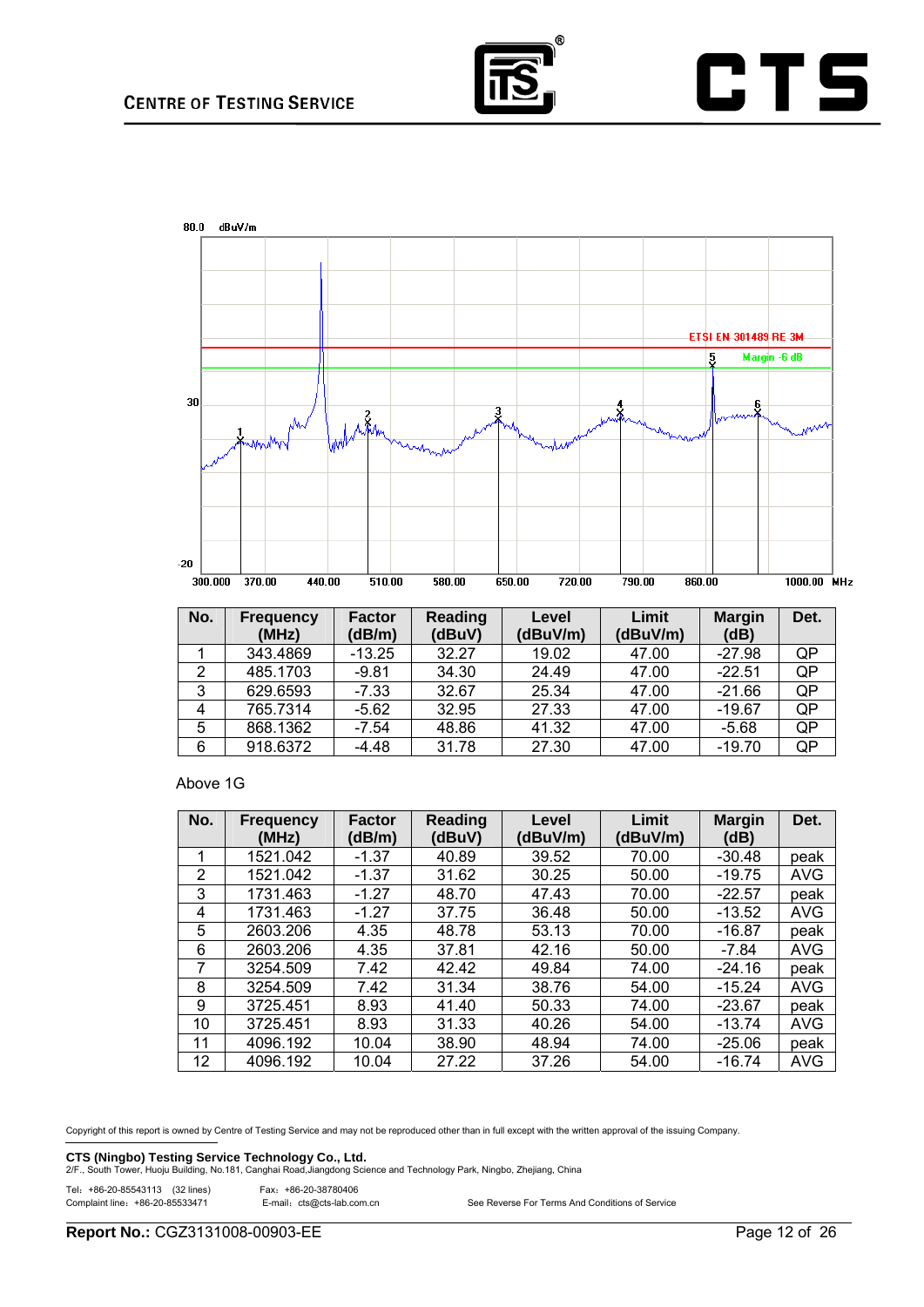## **CENTRE OF TESTING SERVICE**







| NO. | <b>Frequency</b><br>(MHz) | Factor<br>(dB/m) | Reading<br>(dBuV) | Level<br>(dBuV/m) | Limit<br>(dBuV/m) | Margin<br>(dB) | Det. |
|-----|---------------------------|------------------|-------------------|-------------------|-------------------|----------------|------|
|     | 101.4228                  | $-22.78$         | 38.05             | 15.27             | 40.00             | $-24.73$       | QP   |
| 2   | 132.2645                  | $-16.91$         | 32.42             | 15.51             | 40.00             | $-24.49$       | QP   |
| 3   | 141.4629                  | $-16.52$         | 32.46             | 15.94             | 40.00             | $-24.06$       | QP   |
| 4   | 191.2425                  | $-12.09$         | 33.42             | 21.33             | 40.00             | $-18.67$       | QP   |
| 5   | 215.5912                  | $-12.27$         | 32.94             | 20.67             | 40.00             | $-19.33$       | QP   |
| 6   | 298.3768                  | $-5.81$          | 32.53             | 26.72             | 47.00             | $-20.28$       | QP   |

Copyright of this report is owned by Centre of Testing Service and may not be reproduced other than in full except with the written approval of the issuing Company.

**CTS (Ningbo) Testing Service Technology Co., Ltd.**<br>2/F., South Tower, Huoju Building, No.181, Canghai Road,Jiangdong Science and Technology Park, Ningbo, Zhejiang, China

Tel:+86-20-85543113 (32 lines) Fax:+86-20-38780406

| Complaint line: +86-20-85533471 | E-mail: cts@cts-lab.com.cn | See Reverse For Terms And Conditions of Service |
|---------------------------------|----------------------------|-------------------------------------------------|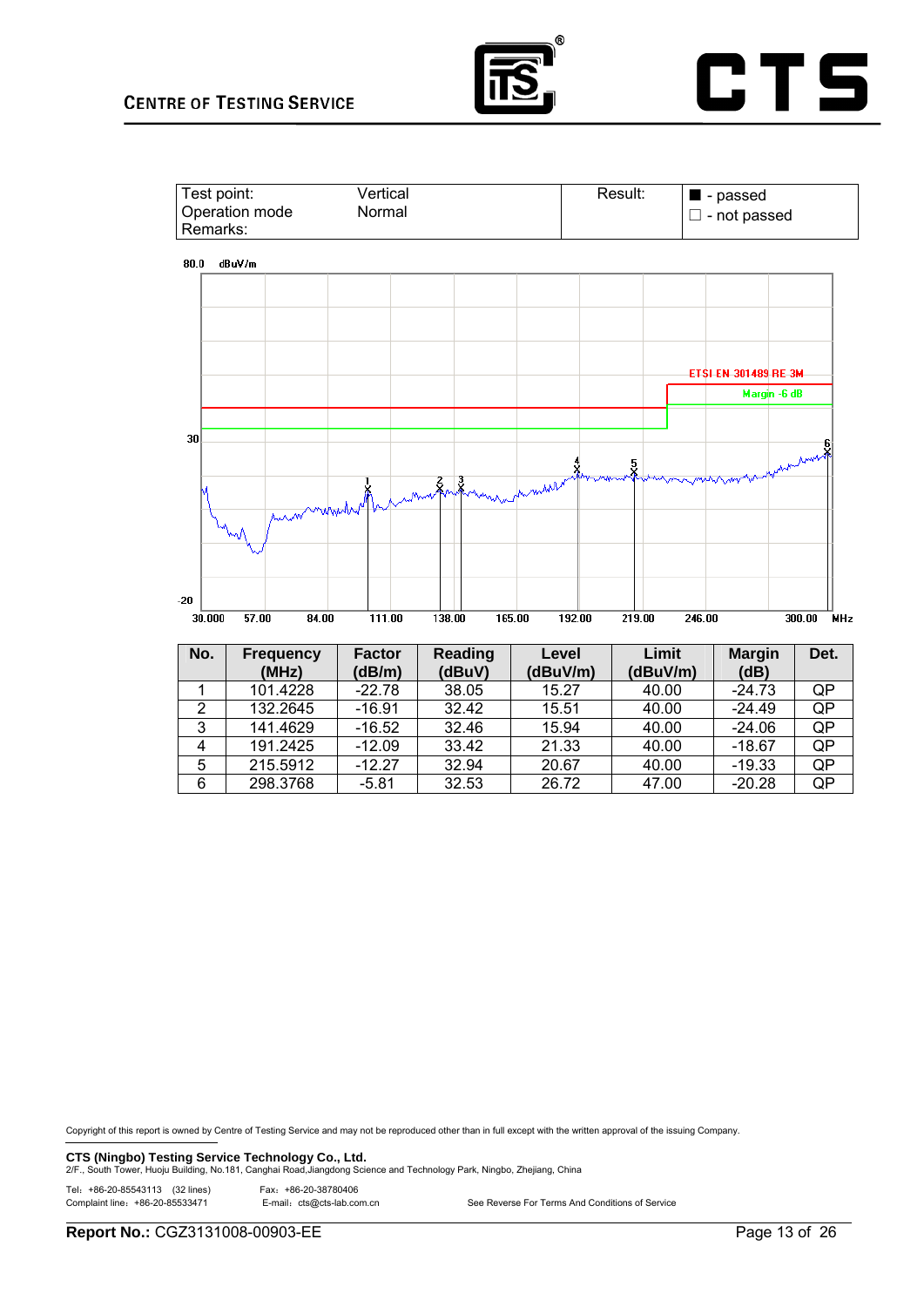

# **CTS**



| No. | Frequency<br>(MHz) | <b>Factor</b><br>(dB/m) | Reading<br>(dBuV) | Level<br>(dBuV/m) | Limit<br>(dBuV/m) | <b>Margin</b><br>(dB) | Det. |
|-----|--------------------|-------------------------|-------------------|-------------------|-------------------|-----------------------|------|
|     | 340.6813           | $-13.14$                | 32.63             | 19.49             | 47.00             | $-27.51$              | QP   |
| 2   | 409.4188           | $-14.91$                | 36.99             | 22.08             | 47.00             | $-24.92$              | QP   |
| 3   | 485.1703           | $-9.81$                 | 33.69             | 23.88             | 47.00             | $-23.12$              | QP   |
| 4   | 628.2565           | $-7.29$                 | 33.06             | 25.77             | 47.00             | $-21.23$              | QP   |
| 5   | 764.3286           | $-5.59$                 | 33.09             | 27.50             | 47.00             | $-19.50$              | QP   |
| 6   | 868.1362           | $-7.54$                 | 48.55             | 41.01             | 47.00             | $-5.99$               | QP   |

## Above 1G

| No. | <b>Frequency</b> | <b>Factor</b> | Reading | Level    | Limit    | <b>Margin</b> | Det.       |
|-----|------------------|---------------|---------|----------|----------|---------------|------------|
|     | (MHz)            | (dB/m)        | (dBuV)  | (dBuV/m) | (dBuV/m) | (dB)          |            |
| 1   | 1731.463         | $-1.27$       | 45.12   | 43.85    | 70.00    | $-26.15$      | peak       |
| 2   | 1731.463         | $-1.27$       | 34.75   | 33.48    | 50.00    | $-16.52$      | <b>AVG</b> |
| 3   | 2823.647         | 5.60          | 43.71   | 49.31    | 70.00    | -20.69        | peak       |
| 4   | 2823.647         | 5.60          | 32.26   | 37.86    | 50.00    | $-12.14$      | <b>AVG</b> |
| 5   | 3034.068         | 6.71          | 47.92   | 54.63    | 74.00    | $-19.37$      | peak       |
| 6   | 3034.068         | 6.71          | 36.57   | 43.28    | 54.00    | $-10.72$      | <b>AVG</b> |
| 7   | 3474.950         | 8.12          | 44.23   | 52.35    | 74.00    | $-21.65$      | peak       |
| 8   | 3474.950         | 8.12          | 32.94   | 41.06    | 54.00    | $-12.94$      | <b>AVG</b> |
| 9   | 4076.152         | 9.99          | 39.93   | 49.92    | 74.00    | $-24.08$      | peak       |
| 10  | 4076.152         | 9.99          | 27.69   | 37.68    | 54.00    | $-16.32$      | <b>AVG</b> |
| 11  | 4777.555         | 11.64         | 42.06   | 53.70    | 74.00    | $-20.30$      | peak       |
| 12  | 4777.555         | 11.64         | 29.64   | 41.28    | 54.00    | $-12.72$      | <b>AVG</b> |

Note:Level=Reading+Factor. Margin= Limit-Level

Copyright of this report is owned by Centre of Testing Service and may not be reproduced other than in full except with the written approval of the issuing Company.

**CTS (Ningbo) Testing Service Technology Co., Ltd.** 2/F., South Tower, Ningbo, Zhejiang, China<br>2/F., South Tower, Huoju Building, No.181, Canghai Road,Jiangdong Science and Technology Park, Ningbo, Zhejiang, China

# Tel: +86-20-85543113 (32 lines) Fax: +86-20-38780406<br>Complaint line: +86-20-85533471 E-mail: cts@cts-lab.co

E-mail: cts@cts-lab.com.cn See Reverse For Terms And Conditions of Service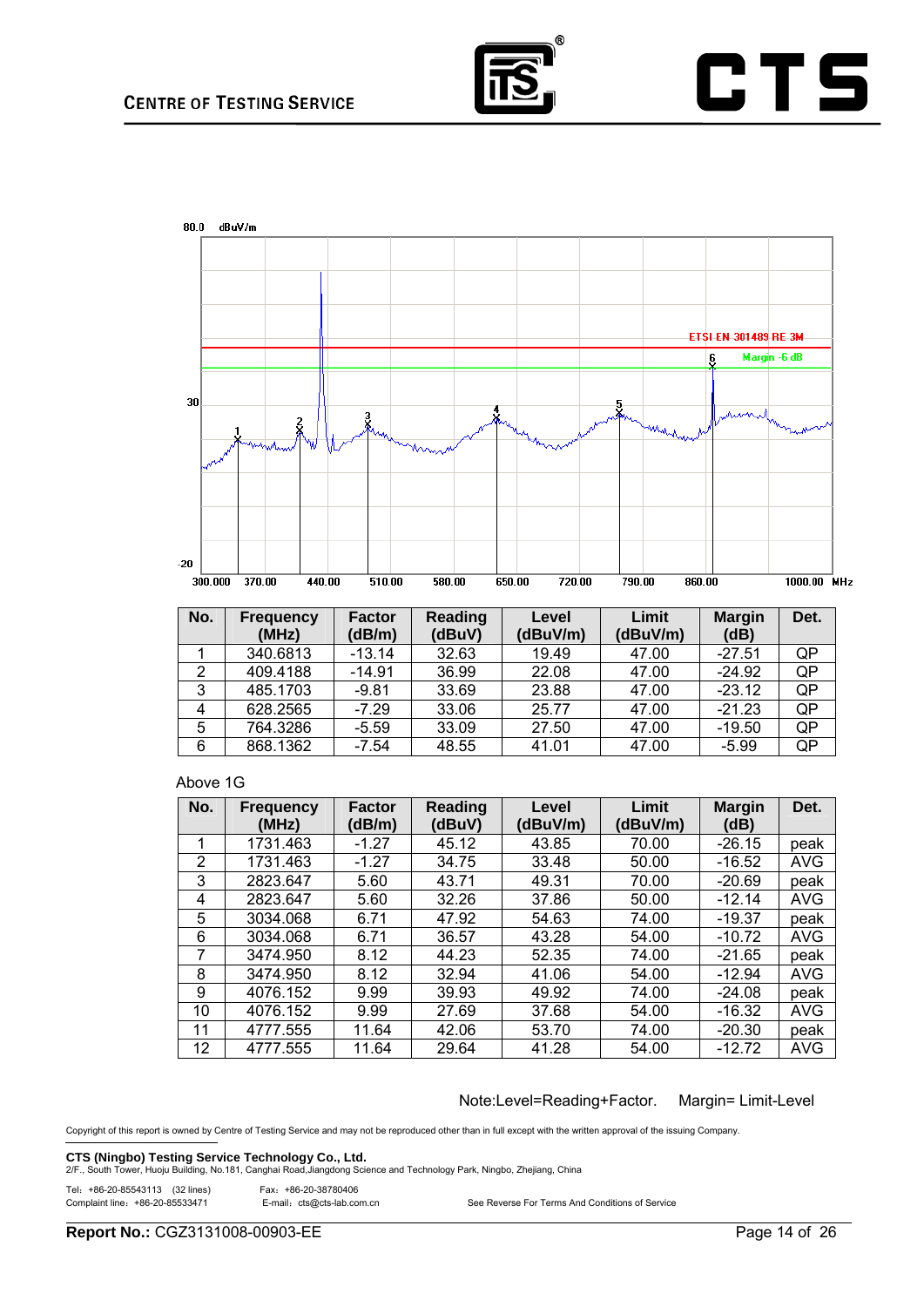

## **5.2 Electrostatic discharge**

For test instruments and accessories used see section 6 part **6.2**.

## **5.2.1 Description of the test location**

| Test location :           | Test location no. 2                     |
|---------------------------|-----------------------------------------|
| Power supply:             | Battery 3V                              |
| Test condition:           | Ambient Temperature: 24°C, Humidity:56% |
| Date of test $\therefore$ | 09~10 October 2013                      |
| Operator<br>÷             | <b>Eric</b>                             |

## **5.2.2 Severity of levels electrostatic discharge**

5.2.1.1 Severity level: Contact discharge at  $\pm$ 4KV air discharge at  $\pm$ 8KV

| Level | <b>Test Voltage</b><br>Contact Discharge (kV) | <b>Test Voltage</b><br>Air Discharge (kV) |
|-------|-----------------------------------------------|-------------------------------------------|
|       |                                               |                                           |
|       |                                               |                                           |
|       |                                               |                                           |
|       |                                               | 15                                        |
|       | Special                                       | Special                                   |

5.2.1.2 Performance criterion: B

## **5.2.3 Description of the test set-up**

5.2.3.1 Operating Condition

The EUT is engraving during the test, and the results of the maximum emanation are recorded

5.2.3.2 Block Diagram of Test Setup



Copyright of this report is owned by Centre of Testing Service and may not be reproduced other than in full except with the written approval of the issuing Company.

**CTS (Ningbo) Testing Service Technology Co., Ltd.** 2/F., South Tower, Ningbo, Zhejiang, China<br>2/F., South Tower, Huoju Building, No.181, Canghai Road,Jiangdong Science and Technology Park, Ningbo, Zhejiang, China

Tel:+86-20-85543113 (32 lines) Fax:+86-20-38780406

| - Fax: +86-20-38780406     |                                                 |
|----------------------------|-------------------------------------------------|
| E-mail: cts@cts-lab.com.cn | See Reverse For Terms And Conditions of Service |

Complaint line: +86-20-85533471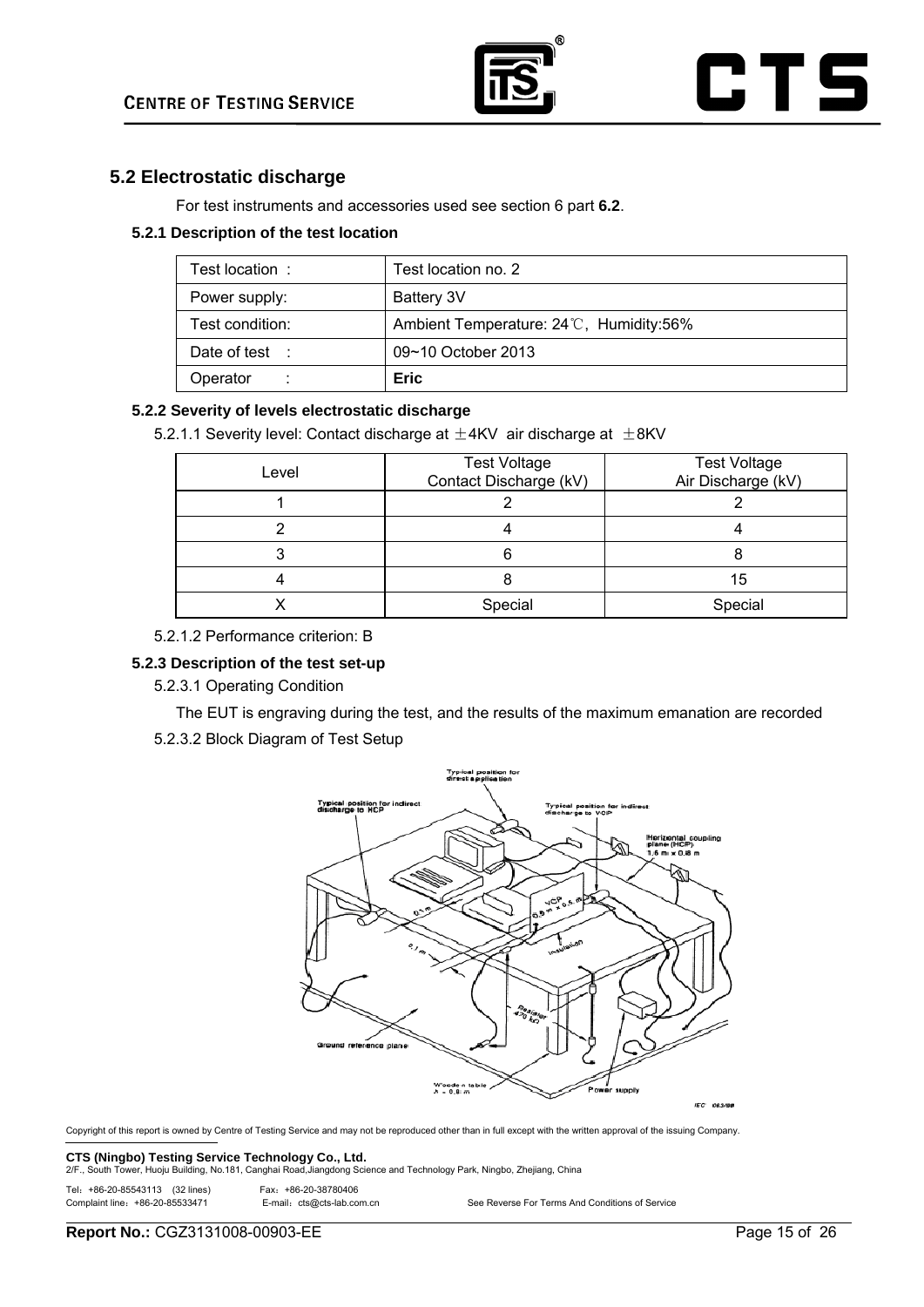

## **5.2.4 Test specification:**

| $2$ kV                       | $\blacksquare$ 4 kV                                                                                                        |  |
|------------------------------|----------------------------------------------------------------------------------------------------------------------------|--|
| $2$ kV                       | $4$ kV<br>$\blacksquare$ 8 kV                                                                                              |  |
| 330 $\Omega$ / 150 pF        |                                                                                                                            |  |
| $\blacksquare$ $\geq$ 1 sec. |                                                                                                                            |  |
| $\blacksquare$ $\geq$ 10     |                                                                                                                            |  |
| Direct discharge             | Air discharge                                                                                                              |  |
|                              | Contact discharge                                                                                                          |  |
|                              | Contact discharge                                                                                                          |  |
|                              |                                                                                                                            |  |
|                              | ■ Negative                                                                                                                 |  |
|                              | See photo documentation of the test set-up                                                                                 |  |
|                              | all external locations accessible by hand                                                                                  |  |
|                              |                                                                                                                            |  |
|                              |                                                                                                                            |  |
|                              |                                                                                                                            |  |
|                              | Contact discharge voltage:<br>Indirect discharge<br>Positive<br>Inorizontal plate (HCP)<br>■ vertical coupling plate (VCP) |  |

## **5.2.5 Test result**

The requirements are **Fulfilled** Performance Criterion: **B** 

**Remarks:** During the test no deviation was detected to the selected operation mode(s).

Copyright of this report is owned by Centre of Testing Service and may not be reproduced other than in full except with the written approval of the issuing Company.

**CTS (Ningbo) Testing Service Technology Co., Ltd.** 2/F., South Tower, Ningbo, Zhejiang, China<br>2/F., South Tower, Huoju Building, No.181, Canghai Road,Jiangdong Science and Technology Park, Ningbo, Zhejiang, China

Tel:+86-20-85543113 (32 lines) Fax:+86-20-38780406

| lel: +86-20-85543113 (32 lines) | Fax: +86-20-38780406       |                                                 |
|---------------------------------|----------------------------|-------------------------------------------------|
| Complaint line: +86-20-85533471 | E-mail: cts@cts-lab.com.cn | See Reverse For Terms And Conditions of Service |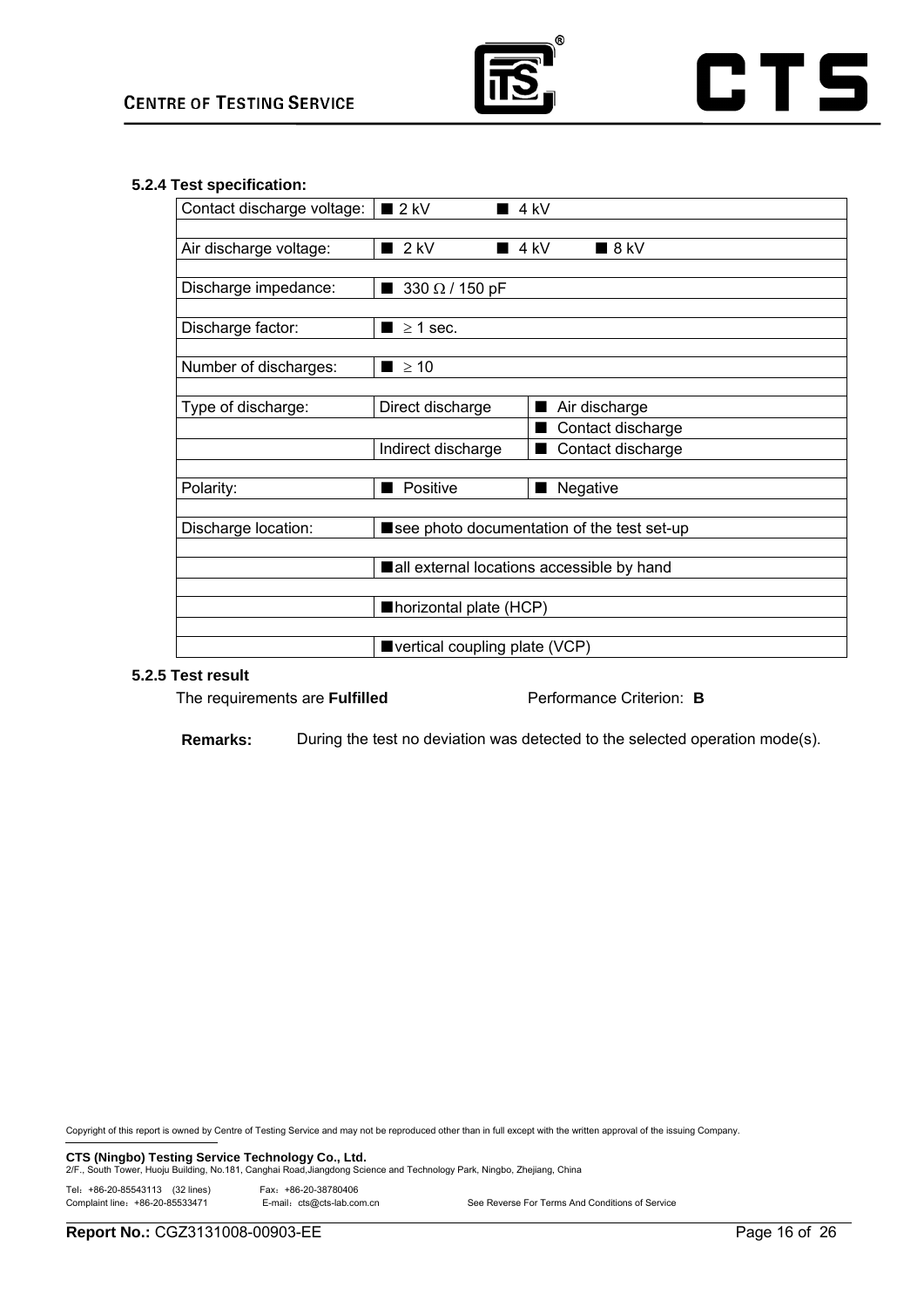

## **5.3 Radiated, radio-frequency, electromagnetic field**

For test instruments and accessories used see section 6 part **6.3**.

## **5.3.1 Description of the test location**

| Test location:            | <b>GTEM</b> chamber                     |
|---------------------------|-----------------------------------------|
| Power supply:             | Battery 3V                              |
| Test condition:           | Ambient Temperature: 24°C, Humidity:56% |
| Date of test $\therefore$ | 09~10 October 2013                      |
| Operator                  | <b>Eric</b>                             |

## **5.3.2 Severity levels of radiated, Radio-frequency, electromagnetic field**

5.3.2.1 Severity level: 3V/m

| Level | Field strenght(V/m) |
|-------|---------------------|
|       |                     |
|       |                     |
|       |                     |
|       | Special             |

## 5.3.2.2 Performance criterion: A

## **5.3.3 Description of the test set-up**

5.3.3.1 Operating Condition

The EUT is engraving during the test, and the results of the maximum emanation are recorded

5.3.3.2 Block Diagram of Test Setup



Copyright of this report is owned by Centre of Testing Service and may not be reproduced other than in full except with the written approval of the issuing Company.

**CTS (Ningbo) Testing Service Technology Co., Ltd.** 2/F., South Tower, Ningbo, Zhejiang, China<br>2/F., South Tower, Huoju Building, No.181, Canghai Road,Jiangdong Science and Technology Park, Ningbo, Zhejiang, China

| Tel: +86-20-85543113 (32 lines) |  | Fax: +86-20-38780406 |
|---------------------------------|--|----------------------|

| Fax: +00-20-00/00400       |                                                 |
|----------------------------|-------------------------------------------------|
| E-mail: cts@cts-lab.com.cn | See Reverse For Terms And Conditions of Service |

Complaint line: +86-20-85533471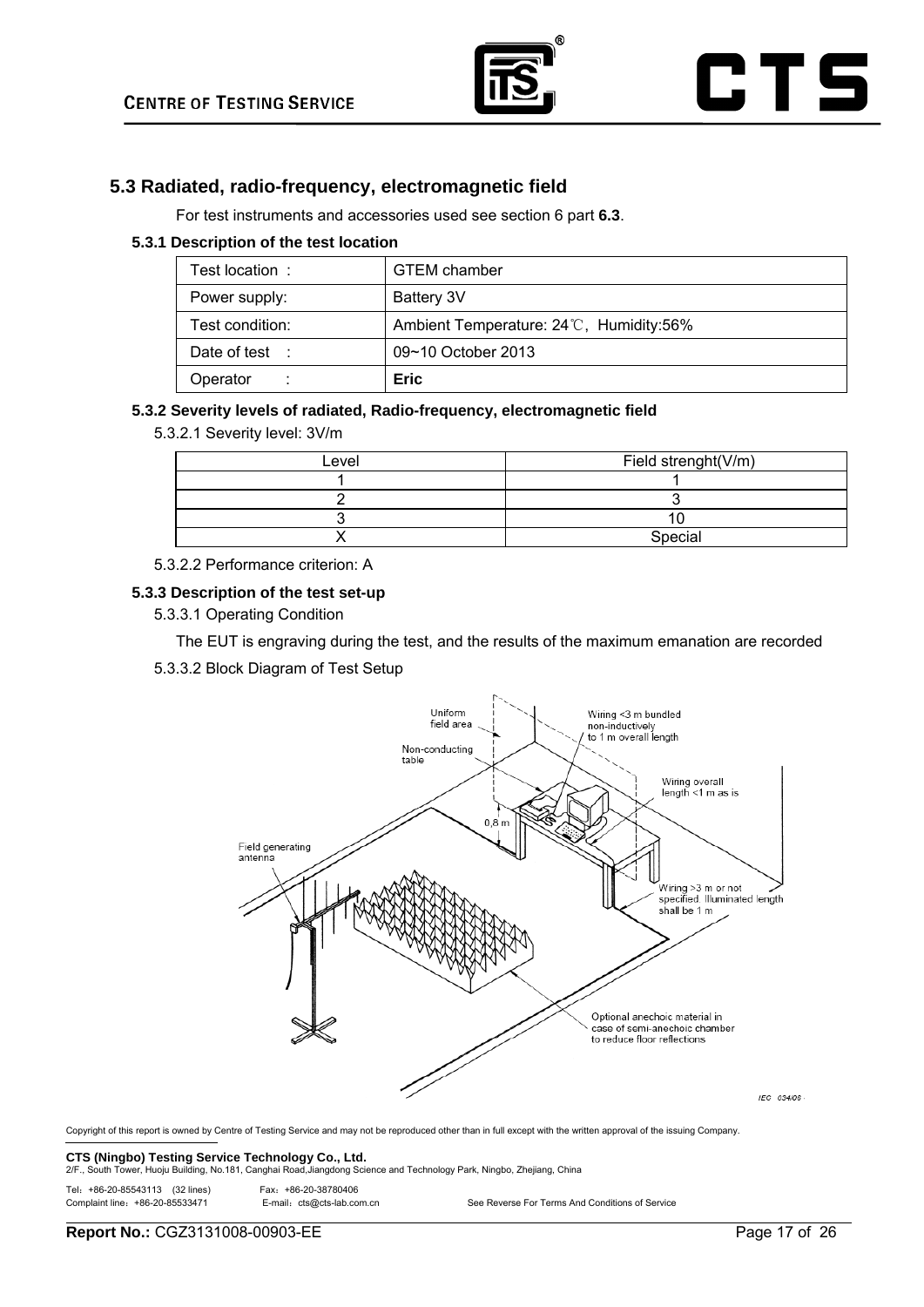

## **5.3.4 Test specification:**

|                           | 80 MHz to 1000 MHz      |  |  |
|---------------------------|-------------------------|--|--|
| Frequency range:          | 1400MHz to 2700 MHz     |  |  |
|                           |                         |  |  |
| Field strength:           | $\blacksquare$ 3 V/m    |  |  |
|                           |                         |  |  |
| EUT - antenna separation: | $\blacksquare$ 3 m      |  |  |
|                           |                         |  |  |
| Modulation:               | AM: $80\%$              |  |  |
|                           | sinusoidal 1000Hz       |  |  |
|                           |                         |  |  |
| Frequency step:           | 1 % with 3 s dwell time |  |  |
|                           |                         |  |  |
| Antenna polarisation:     | horizontal<br>vertical  |  |  |

## **5.3.5 Test result**

The requirements are **Fulfilled** Performance Criterion: **A**

**Remarks:** During the test no deviation was detected to the selected operation mode(s).

Copyright of this report is owned by Centre of Testing Service and may not be reproduced other than in full except with the written approval of the issuing Company.

**CTS (Ningbo) Testing Service Technology Co., Ltd.** 2/F., South Tower, Ningbo, Zhejiang, China<br>2/F., South Tower, Huoju Building, No.181, Canghai Road,Jiangdong Science and Technology Park, Ningbo, Zhejiang, China

Tel:+86-20-85543113 (32 lines) Fax:+86-20-38780406

E-mail: cts@cts-lab.com.cn See Reverse For Terms And Conditions of Service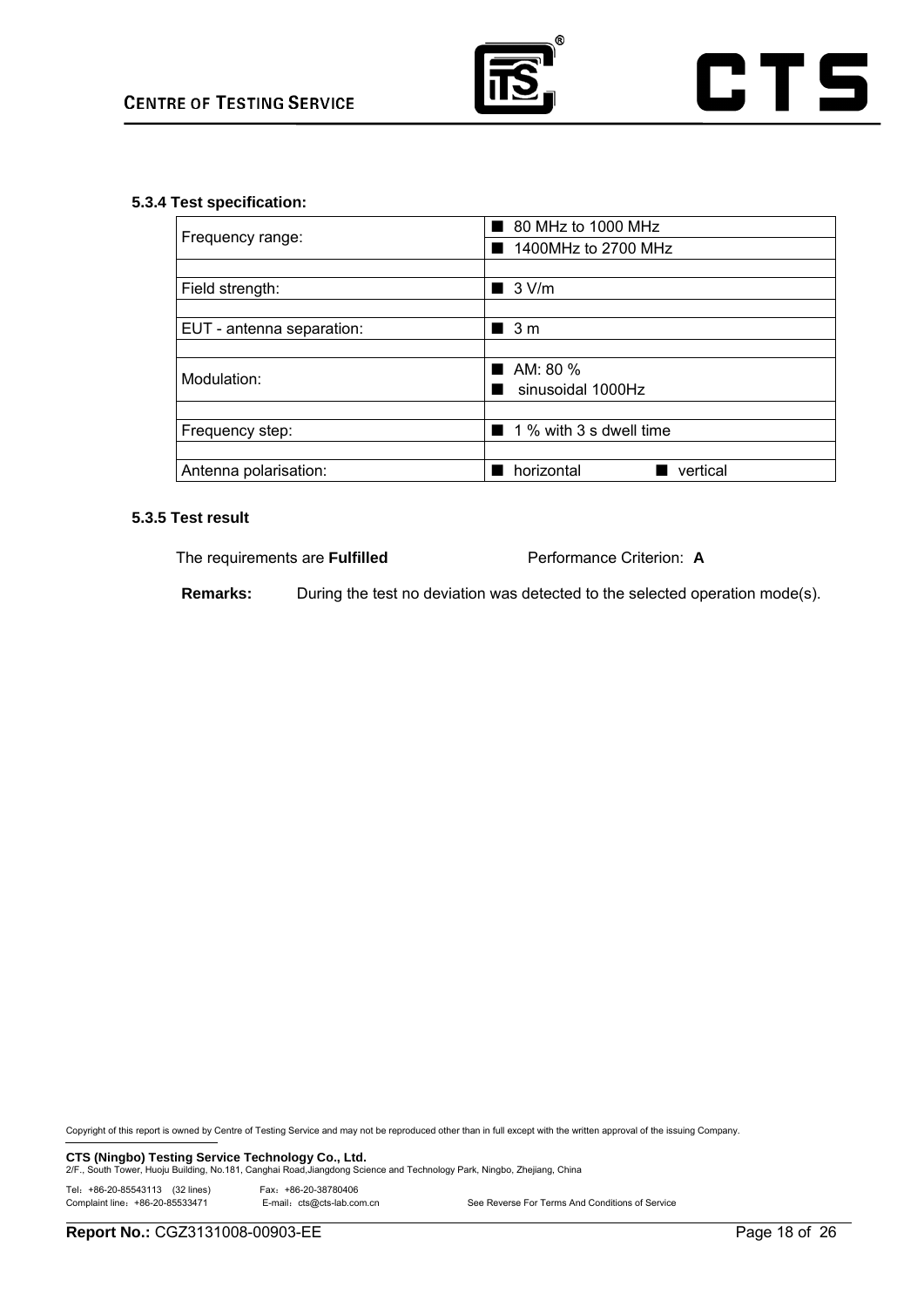

# **6 USED TEST EQUIPMENT**

|                                       | 6.1                      |                            |               |            |            |  |
|---------------------------------------|--------------------------|----------------------------|---------------|------------|------------|--|
| Radiated disturbance (Electric field) |                          |                            |               |            |            |  |
| Item                                  | <b>Test Equipment</b>    | Manufacturer               | Model No.     | Serial No. | Last Cal.  |  |
|                                       | Signal analyzer          | <b>ROHDE &amp; SCHWARZ</b> | FSIQ26        | 100311     | 2013/03/28 |  |
| 2                                     | <b>EMI Test Receiver</b> | <b>ROHDE &amp; SCHWARZ</b> | ESVS 10       | 842885/001 | 2012/11/06 |  |
| 3                                     | <b>Biconical Antenna</b> | <b>ROHDE &amp; SCHWARZ</b> | <b>HK116</b>  | 100221     | 2013/03/29 |  |
| 4                                     | Log per Antenna          | ROHDE & SCHWARZ            | <b>HL223</b>  | 100226     | 2013/03/29 |  |
| 5                                     | Log per Antenna          | <b>ROHDE &amp; SCHWARZ</b> | <b>HL050</b>  | 100186     | 2013/03/29 |  |
| 6                                     | Pre-Amplifier            | <b>EMC</b>                 | <b>EMC330</b> | 980113     | 2013/03/28 |  |
| 7                                     | Pre-Amplifier            | <b>EMC</b>                 | EMC012645     | 980114     | 2013/03/28 |  |
| 8                                     | <b>EMI Test Software</b> | Farad                      | EZ-EMC        | N/A        | N/A        |  |

| 6.2                     |                       |              |           |            |            |
|-------------------------|-----------------------|--------------|-----------|------------|------------|
| Electrostatic Discharge |                       |              |           |            |            |
| Item                    | <b>Test Equipment</b> | Manufacturer | Model No. | Serial No. | Last Cal.  |
|                         | <b>ESD Simulator</b>  | Schlöder     | SESD 200  | 0302016    | 2013/03/29 |

| ٠<br>I<br>۰.<br>٠<br>×<br>M<br>۰.<br>۰.<br>M |  |
|----------------------------------------------|--|
|                                              |  |

| v.v                                     |                         |                            |                   |            |            |
|-----------------------------------------|-------------------------|----------------------------|-------------------|------------|------------|
| <b>RF Field Strength Susceptibility</b> |                         |                            |                   |            |            |
| Item                                    | <b>Test Equipment</b>   | Manufacturer               | Model No.         | Serial No. | Last Cal.  |
|                                         | Signal Generator        | <b>ROHDE &amp; SCHWARZ</b> | <b>SMY 01</b>     | 843215/014 | 2012/11/06 |
| 2                                       | Signal Generator        | <b>ROHDE &amp; SCHWARZ</b> | SML <sub>03</sub> | 102986     | 2012/11/06 |
| 3                                       | Amplifier               | <b>KALMUS</b>              | 713FC             | 7385-1     | 2012/11/06 |
| 4                                       | Power Meter             | <b>ROHDE &amp; SCHWARZ</b> | <b>NRVS</b>       | 842856/049 | 2012/11/06 |
| 5                                       | <b>Field Probe</b>      | <b>ETS</b>                 | HI-6005           | 00075047   | 2012/11/14 |
| 6                                       | <b>RS Test Software</b> | Farad                      | EZ-RS             | N/A        | N/A        |

Copyright of this report is owned by Centre of Testing Service and may not be reproduced other than in full except with the written approval of the issuing Company.

**CTS (Ningbo) Testing Service Technology Co., Ltd.** 2/F., South Tower, Ningbo, Zhejiang, China<br>2/F., South Tower, Huoju Building, No.181, Canghai Road,Jiangdong Science and Technology Park, Ningbo, Zhejiang, China

Tel: +86-20-85543113 (32 lines) Fax: +86-20-38780406<br>Complaint line: +86-20-85533471 E-mail: cts@cts-lab.co

E-mail: cts@cts-lab.com.cn See Reverse For Terms And Conditions of Service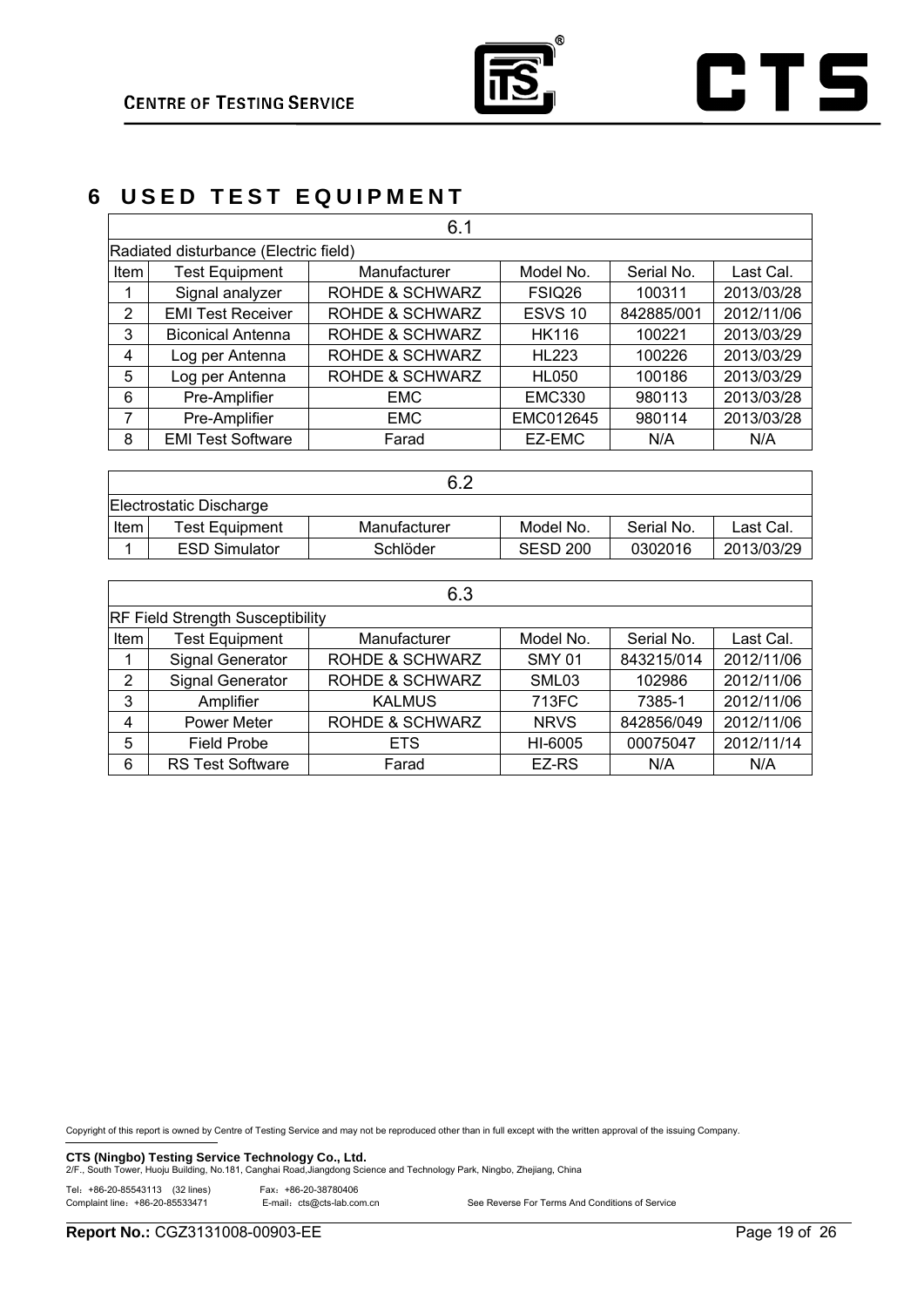

## **7 TEST PHOTOGRAPHS**

**7.1. Photo of radiated emission measurement (R.E. Electric field)** 



**RE Below 1GHz** 



**RE Above 1GHz** 

**7.2. Photo of electrostatic discharge Immunity measurement (E.S.D.)** 



Copyright of this report is owned by Centre of Testing Service and may not be reproduced other than in full except with the written approval of the issuing Company.

**CTS (Ningbo) Testing Service Technology Co., Ltd.** 2/F., South Tower, Ningbo, Zhejiang, China<br>2/F., South Tower, Huoju Building, No.181, Canghai Road,Jiangdong Science and Technology Park, Ningbo, Zhejiang, China

Tel: +86-20-85543113 (32 lines) Fax: +86-20-38780406<br>Complaint line: +86-20-85533471 E-mail: cts@cts-lab.co

E-mail: cts@cts-lab.com.cn See Reverse For Terms And Conditions of Service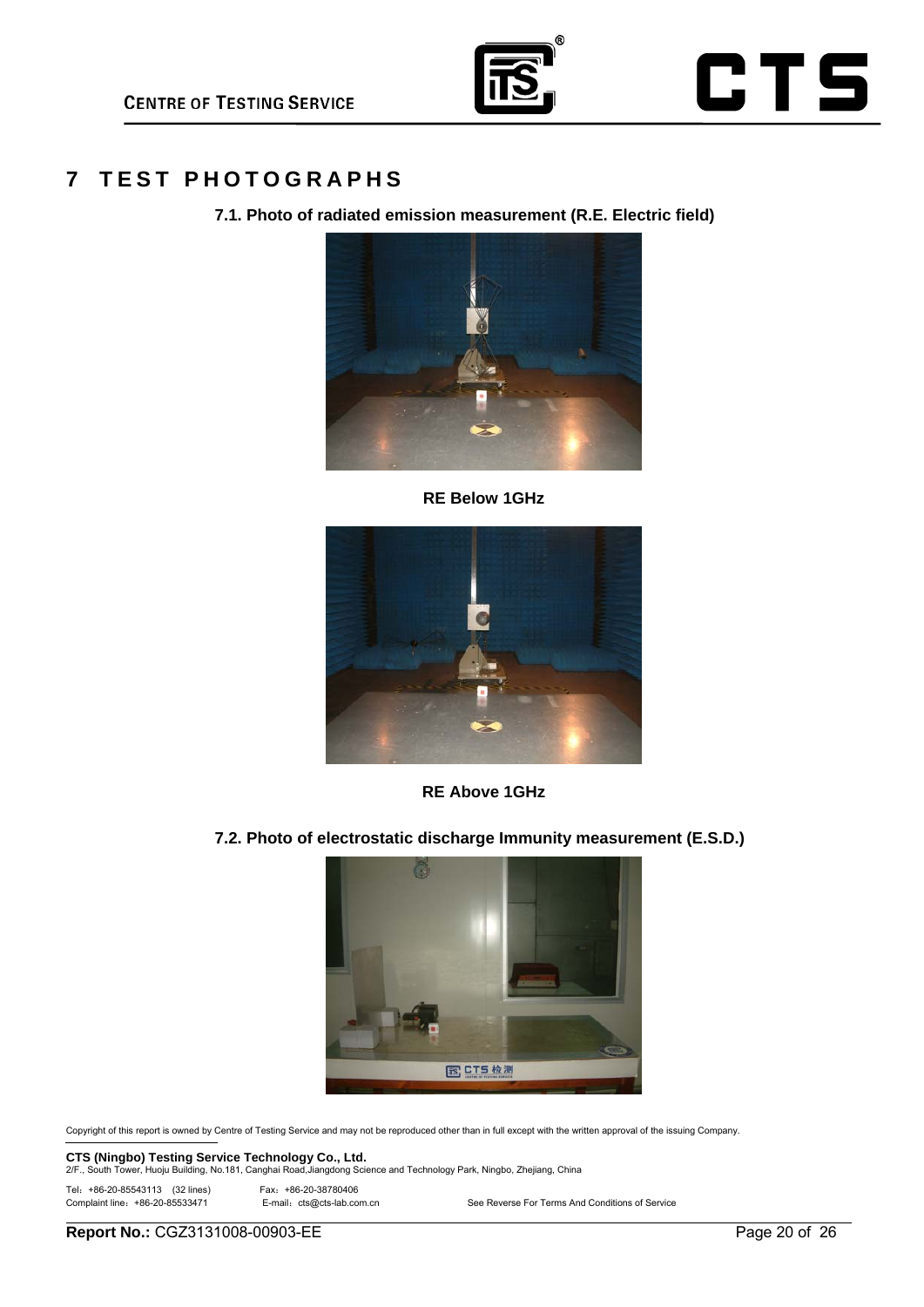



**7.3. Photo of RF field strength Immunity measurement (R.S.)** 



Copyright of this report is owned by Centre of Testing Service and may not be reproduced other than in full except with the written approval of the issuing Company.

**CTS (Ningbo) Testing Service Technology Co., Ltd.** 2/F., South Tower, Ningbo, Zhejiang, China<br>2/F., South Tower, Huoju Building, No.181, Canghai Road,Jiangdong Science and Technology Park, Ningbo, Zhejiang, China

Tel:+86-20-85543113 (32 lines) Fax:+86-20-38780406

E-mail: cts@cts-lab.com.cn See Reverse For Terms And Conditions of Service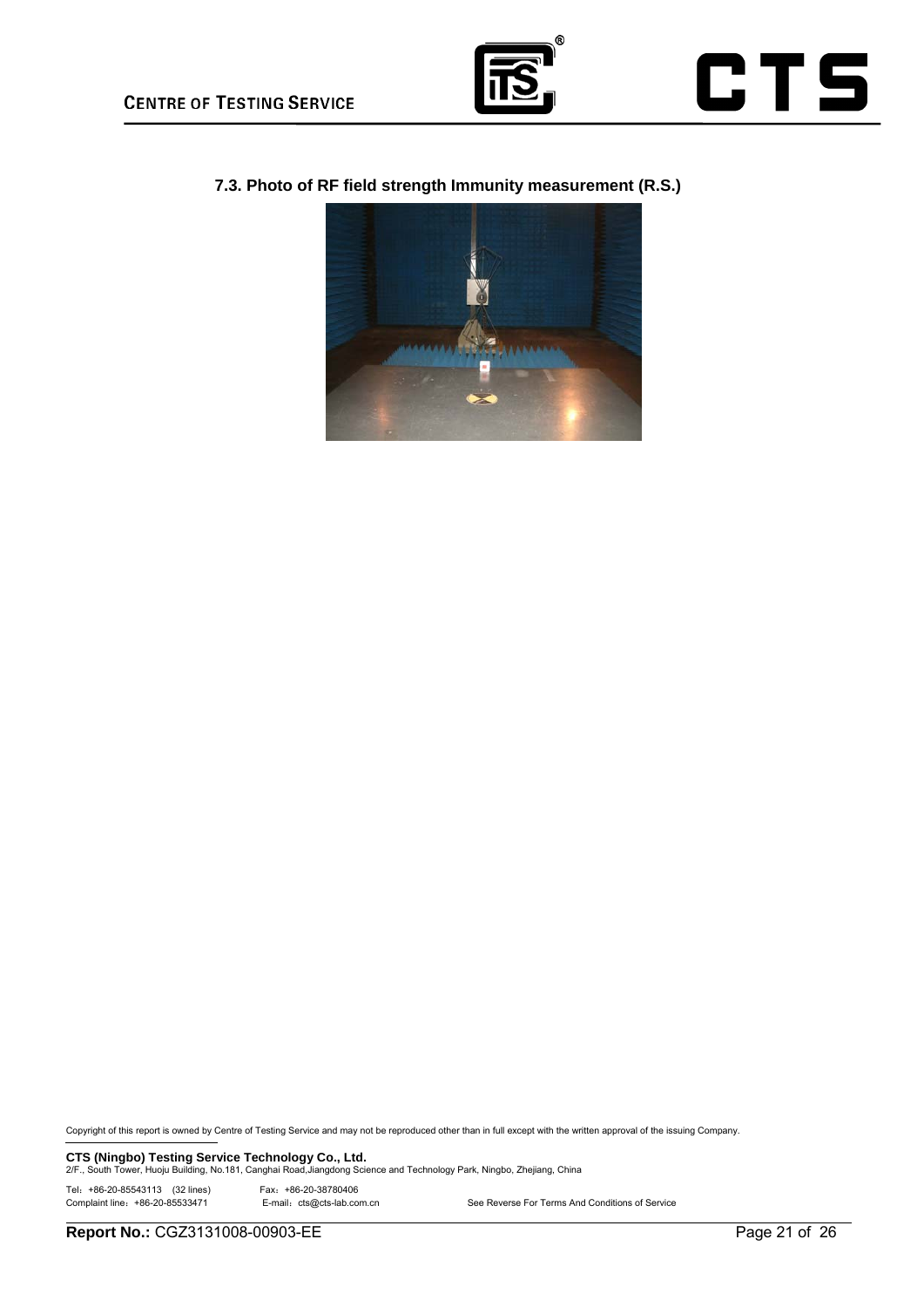



# **8 External and Internal Photos of the EUT**



**External view 1** 



**External view 2** 



**External view 3** 

Copyright of this report is owned by Centre of Testing Service and may not be reproduced other than in full except with the written approval of the issuing Company.

**CTS (Ningbo) Testing Service Technology Co., Ltd.** 2/F., South Tower, Ningbo, Zhejiang, China<br>2/F., South Tower, Huoju Building, No.181, Canghai Road,Jiangdong Science and Technology Park, Ningbo, Zhejiang, China

Tel: +86-20-85543113 (32 lines) Fax: +86-20-38780406<br>Complaint line: +86-20-85533471 E-mail: cts@cts-lab.co

E-mail: cts@cts-lab.com.cn See Reverse For Terms And Conditions of Service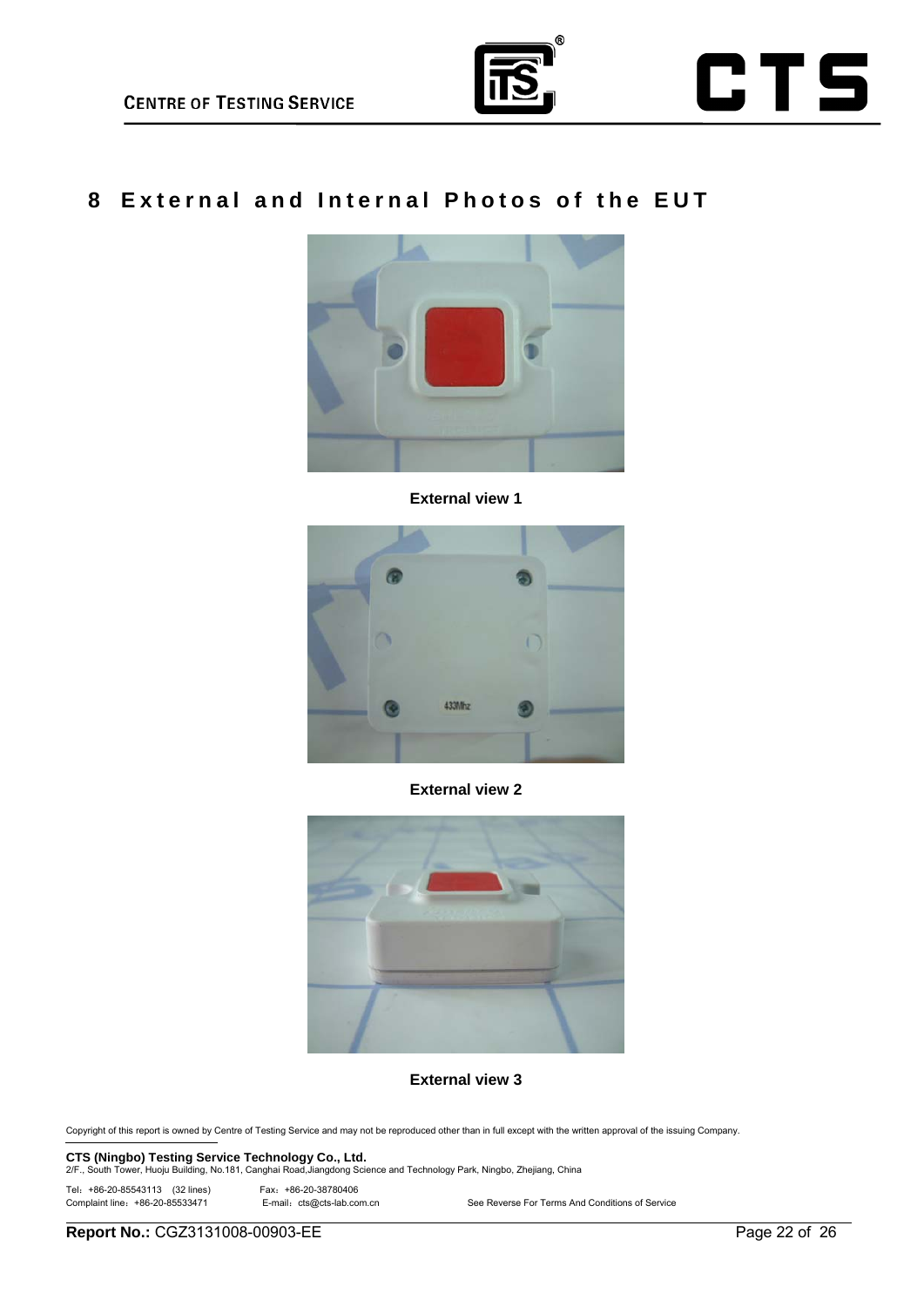





**External view 4** 



**External view 5** 



**External view 6** 

Copyright of this report is owned by Centre of Testing Service and may not be reproduced other than in full except with the written approval of the issuing Company.

**CTS (Ningbo) Testing Service Technology Co., Ltd.** 2/F., South Tower, Hugho, China<br>2/F., South Tower, Huoju Building, No.181, Canghai Road,Jiangdong Science and Technology Park, Ningbo, Zhejiang, China

Tel: +86-20-85543113 (32 lines) Fax: +86-20-38780406<br>Complaint line: +86-20-85533471 E-mail: cts@cts-lab.com.cn

See Reverse For Terms And Conditions of Service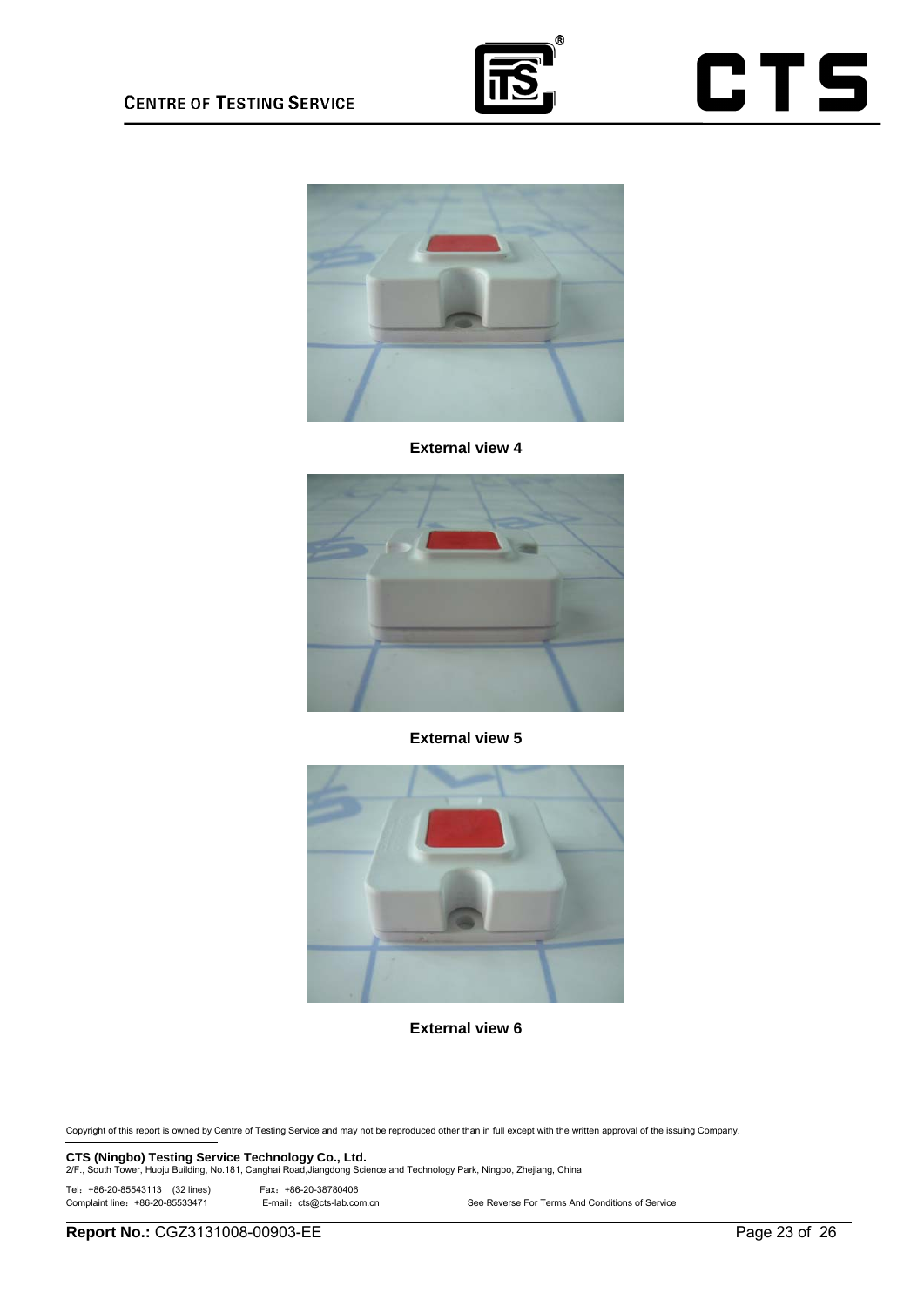



**Internal view** 



**Oscillator** 



**PCB view 1** 

Copyright of this report is owned by Centre of Testing Service and may not be reproduced other than in full except with the written approval of the issuing Company.

**CTS (Ningbo) Testing Service Technology Co., Ltd.** 2/F., South Tower, Ningbo, Zhejiang, China<br>2/F., South Tower, Huoju Building, No.181, Canghai Road,Jiangdong Science and Technology Park, Ningbo, Zhejiang, China

Tel: +86-20-85543113 (32 lines) Fax: +86-20-38780406<br>Complaint line: +86-20-85533471 E-mail: cts@cts-lab.co

E-mail: cts@cts-lab.com.cn See Reverse For Terms And Conditions of Service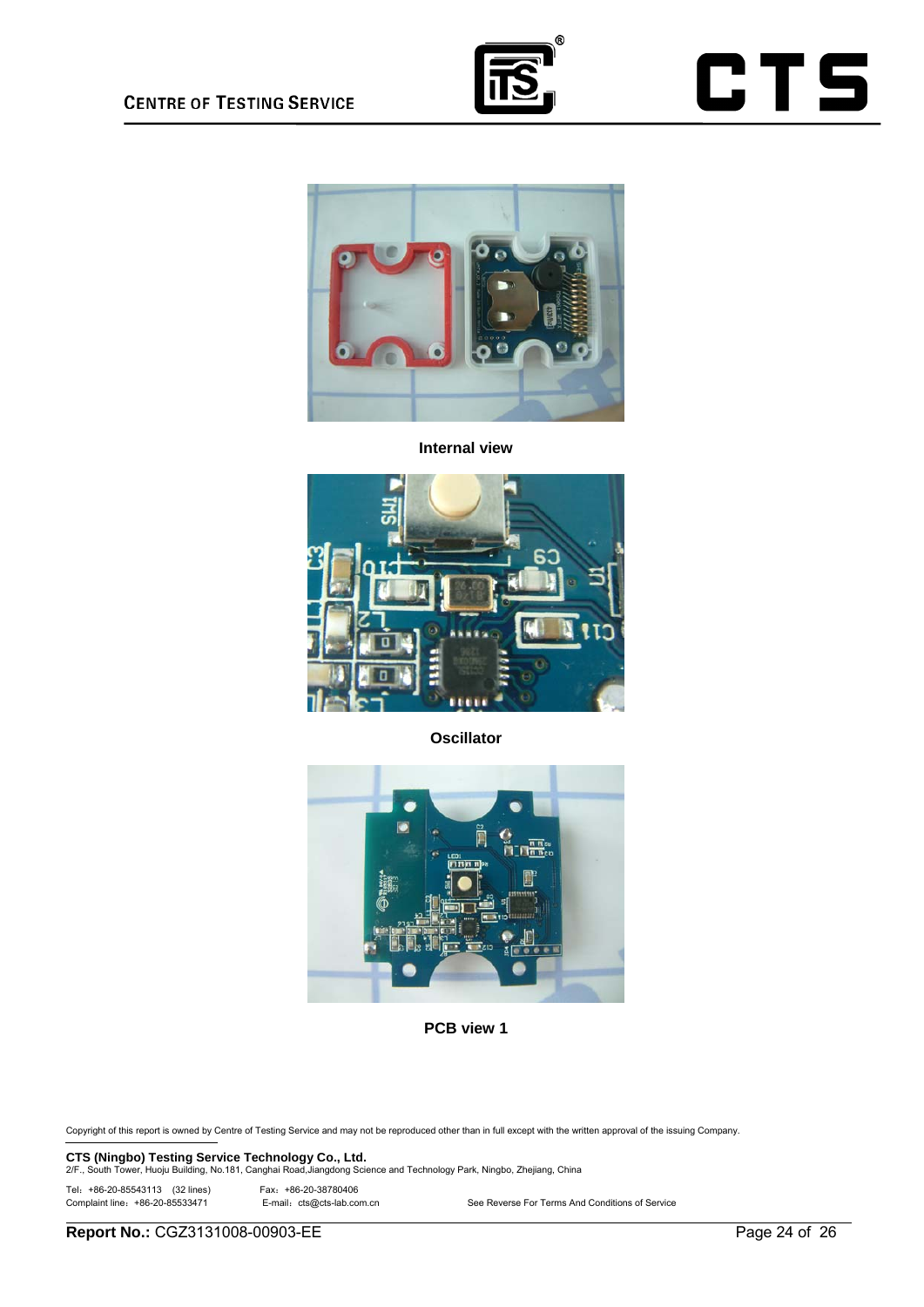





**PCB view 2** 

Copyright of this report is owned by Centre of Testing Service and may not be reproduced other than in full except with the written approval of the issuing Company.

**CTS (Ningbo) Testing Service Technology Co., Ltd.** 2/F., South Tower, Hugho, China<br>2/F., South Tower, Huoju Building, No.181, Canghai Road,Jiangdong Science and Technology Park, Ningbo, Zhejiang, China

Tel: +86-20-85543113 (32 lines) Fax: +86-20-38780406<br>Complaint line: +86-20-85533471 E-mail: cts@cts-lab.com.cn

See Reverse For Terms And Conditions of Service